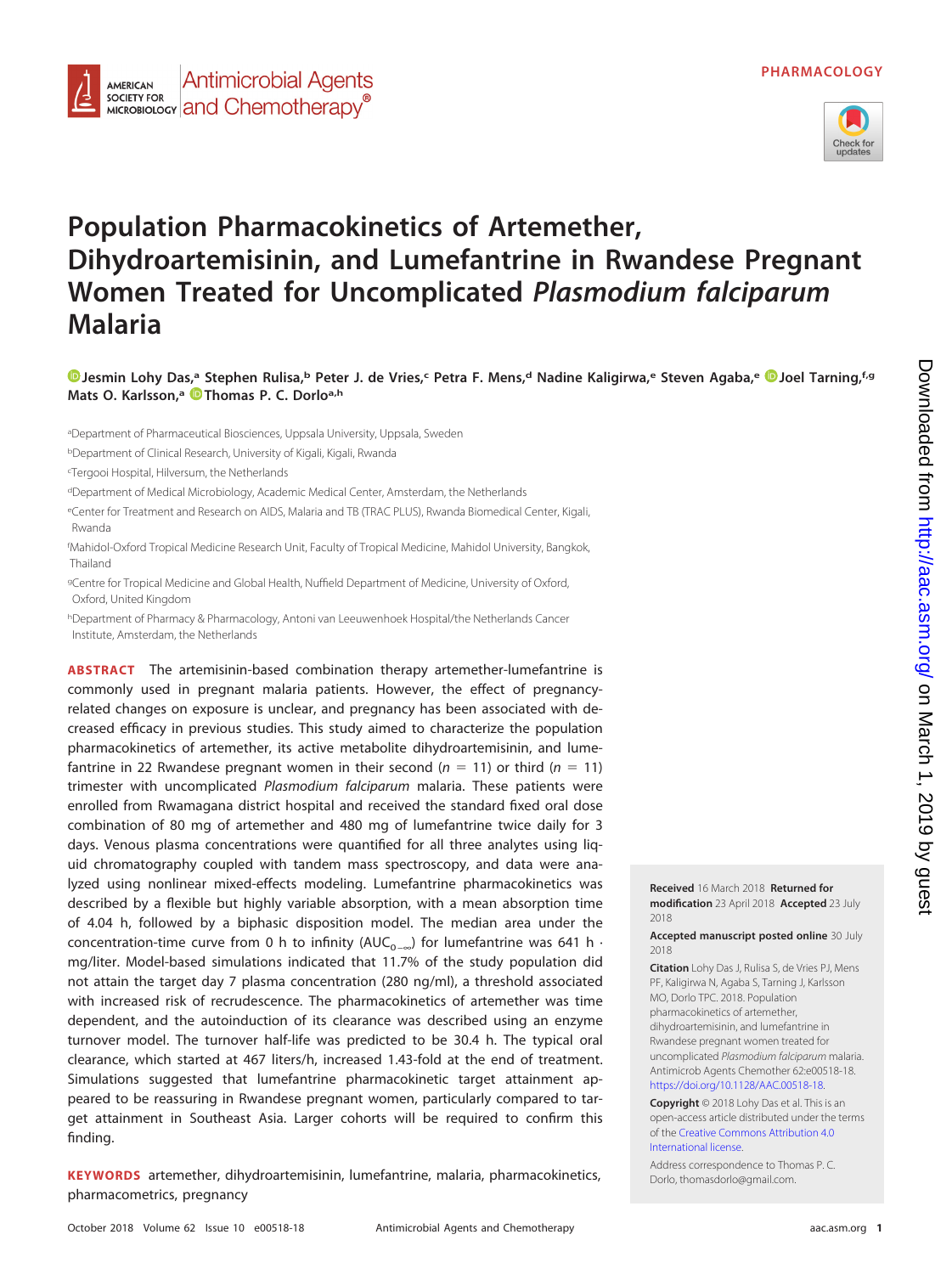espite recent remarkable progress in the battle against malaria, this parasitic disease continues to have a devastating impact on public health [\(1\)](#page-11-0). Pregnant women in particular are susceptible to malaria, and it is estimated that 125 million women are at risk of malaria every year [\(2\)](#page-11-1). Pregnant women with malaria may appear asymptomatic and are at greater risk to develop severe Plasmodium falciparum malaria in low-transmission settings [\(2\)](#page-11-1), and malaria during pregnancy has been associated with maternal mortality, risk of abortion, stillbirth, neonatal morbidity, and low birth weight [\(3\)](#page-11-2).

The oral fixed-dose combination of artemether (ARM) and lumefantrine (LF) given as 80 mg and 480 mg twice daily for 3 days is recommended and widely used in pregnant women, particularly in the second and third trimesters [\(1,](#page-11-0) [4\)](#page-11-3). ARM and LF work in a complementary fashion against *Plasmodium falciparum*: the short-acting ARM and its metabolite dihydroartemisinin (DHA) lead to rapid elimination of malarial biomass, while the long-acting LF eliminates the remaining residual parasites to prevent recrudescence.

The dynamic and profound physiological changes during pregnancy have been reported to influence the pharmacokinetics (PK) of various drugs, including antimalarials [\(5\)](#page-11-4). The changes, which include gestational weight gain, plasma protein binding decrease, lipid concentration increase, and increases or decreases in activities of multiple cytochrome P450 enzymes (such as CYP3A4, CYP2C9, and CYP2A6), are often associated with lower drug concentrations, possibly leading to lower antimalarial cure rates in pregnant women with malaria infection [\(6](#page-11-5)[–](#page-11-6)[8\)](#page-11-7). Nevertheless, these changes are often not taken into account in the dosing regimens during pregnancy.

The LF plasma concentration on day 7 is considered the most important PK target for LF to attain in malaria [\(9](#page-11-8)[–](#page-11-9)[11\)](#page-11-10). Two different venous LF day 7 plasma target concentrations have been reported in the literature, i.e., 280 and 175 ng/ml [\(9,](#page-11-8) [12\)](#page-11-11). A large pooled analysis showed that day 7 concentrations of  $\geq$  200 ng/ml were associated with a cure rate above 98%; hence, 280 ng/ml was used in the present study as the target [\(11\)](#page-11-10). In addition, the compromised host immunity during pregnancy probably necessitates this relatively higher PK target [\(11\)](#page-11-10).

LF exposure in pregnant women compared to nonpregnant women has been reported to be lower in Uganda and the borders of northwestern Thailand, where more than 30% of patients had day 7 LF concentrations below 280 ng/ml [\(13,](#page-12-0) [14\)](#page-12-1). The low day 7 LF concentrations were associated with a low cure rate in Thailand but not in Uganda [\(14,](#page-12-1) [15\)](#page-12-2). This was later considered an argument to consider extending the dosing regimen from 3 days to 5 days for pregnant women [\(13\)](#page-12-0). The reduction of LF exposure in pregnancy and its impact on clinical outcome are, however, unclear and appear to be population specific; therefore, the suggested dose extension is still open for debate. Similarly, lower drug exposure has been reported for ARM-DHA in pregnant women [\(16\)](#page-12-3). ARM is a lipid-soluble derivative of artemisinin and has been reported to exhibit nonlinear time-dependent PK caused by autoinduction of its clearance [\(17](#page-12-4)[–](#page-12-5)[20\)](#page-12-6). Studies characterizing the PK of ARM in pregnant women have been conducted previously [\(7,](#page-11-6) [21\)](#page-12-7); however, these studies mostly used noncompartmental analysis. Nevertheless, autoinduction was not investigated with compartmental analysis mainly because observations were made only after the last dose of the treatment [\(21\)](#page-12-7).

The aim of this study was to characterize the population PK properties of LF, ARM, and its active metabolite DHA in pregnant women in the second and third trimesters presenting with uncomplicated Plasmodium falciparum malaria in Rwanda. The developed model for LF was used to evaluate LF day 7 concentrations for the standard dosing regimen (3 days) and the need to adopt the suggested alternative dosing regimen of 5 days in this particular population. ARM has been described to exhibit autoinduction of clearance, and the appropriateness of this phenomenon was evaluated in this analysis [\(4,](#page-11-3) [17\)](#page-12-4). Since LF and ARM were administered as a fixed-dose combination, correlation between absorption rate and extent of both drugs was explored by modeling both drugs simultaneously in an attempt to improve individual model estimates.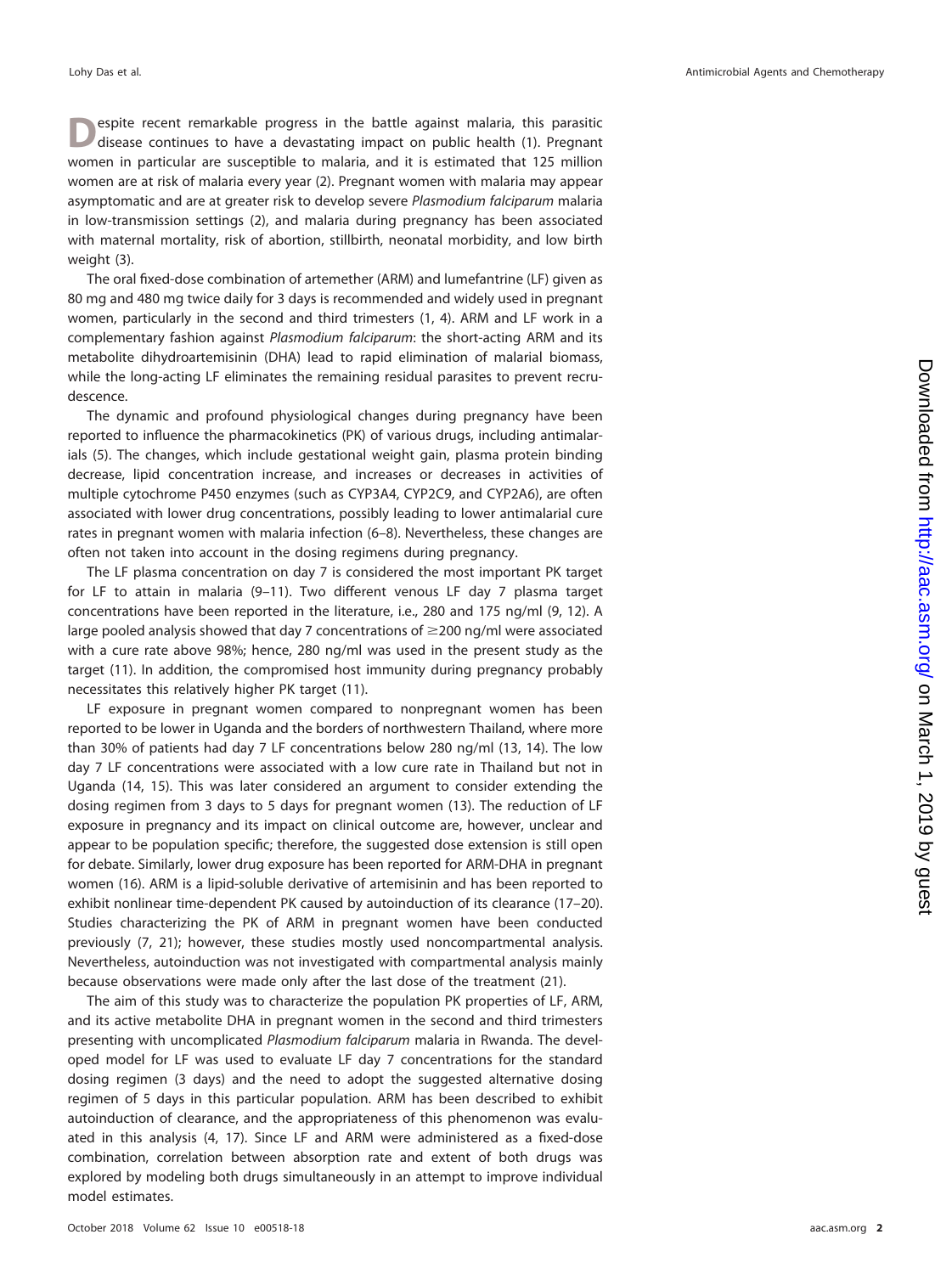<span id="page-2-0"></span>**TABLE 1** Baseline study demographics of patients

|                                           | Median value (range) |                     |                     |
|-------------------------------------------|----------------------|---------------------|---------------------|
| Parameter                                 | 2nd trimester        | 3rd trimester       | <b>Total</b>        |
| No.                                       | 11                   | 11                  | 22                  |
| Age (yr)                                  | 24 (19-39)           | $26(18-29)$         | $26(18-39)$         |
| Baseline parasitemia (parasites/ $\mu$ l) | 34,800               | 22,825              | 24,970              |
|                                           | $(11,700 - 96,000)$  | $(3,060 - 160,000)$ | $(3,060 - 160,000)$ |
| Body wt (kg)                              | 59.0 (40.0-65.0)     | 59.0 (45.0-65.0)    | 59.0 (40.0-65.0)    |
| Body mass index                           | 21.8 (15.6 - 25.2)   | 22.0 (18.2-25.4)    | 21.9 (15.6-25.4)    |
| Estimated gestational age (wks)           | 24.6 (15.7-27.6)     | 32.6 (28.3-39.0)    | 27.9 (15.7-39.0)    |
| Temp $(^{\circ}C)$                        | $36.5(35.1 - 38.6)$  | 37.0 (34.9-38.4)    | 36.8 (34.9-38.6)    |

# **RESULTS**

**Study demographics and data.** Twenty-two Rwandese pregnant patients in their second (range for estimated gestational age [EGA], 15.7 to 27.6 weeks) or third trimester (range for EGA, 28.3 to 39.0 weeks) with a median EGA of 27.9 weeks were studied, and their blood plasma samples were analyzed for both LF and ARM-DHA. The treatment was well tolerated. The demographics of these patients are shown in [Table 1.](#page-2-0)

**Samples and data.** A total of 363 blood plasma samples for LF and 387 blood plasma samples for ARM and DHA were analyzed. Nine samples out of these were excluded for LF, ARM, and DHA due to hemolysis. For LF less than 8% of the data were below the lower limit of quantification (BLLOQ), while for ARM and DHA 24% and 28%, respectively, were.

**Population pharmacokinetics of lumefantrine.** The final structural model for LF [\(Fig. 1\)](#page-3-0) was a two-compartment disposition model with an absorption model consisting of 5 first-order transit compartments delivering the absorbed amount to the central compartment, with mean absorption time (MAT) of 4.04 h and terminal elimination half-life of  $\sim$ 4 days [\(Table 2\)](#page-4-0). This was consistent with previous studies reporting population PK of LF [\(15,](#page-12-2) [22\)](#page-12-8).

A frequentist prior approach applied to fixed PK parameters of LF (i.e., clearance, volume of distribution, and absorption parameter) allowed previously reported PK information to support aspects that could not be characterized by the current study data alone, i.e., implementation of a peripheral compartment. The BLLOQ data were not included for LF in this analysis since the proportion was less than 10%. There was also no bias in BLLOQ data observed in the visual predictive checks (VPC) [\(Fig. 2\)](#page-5-0) when these data were treated as missing or categorical data. Between-subject variability (BSV) was estimated for all structural parameters except for apparent clearance (CL/F), intercompartmental clearance (Q/F), and the volume of distribution of the peripheral compartment ( $V_p$ /F) of LF, which were estimated with poor precision ( $>$ 50% residual standard error [RSE]). The final PK model structure for LF is depicted in [Fig. 1A.](#page-3-0) The final PK parameter estimates are summarized in [Table 2.](#page-4-0)

The addition of between-occasion variability (BOV) was significant for mean transit time (MTT) (change in objective function value  $[\Delta$ OFV] = -15.1) and relative bioavailability (F) ( $\Delta$ OFV =  $-124.2$ ). The description of the outer data percentiles and hence model fit was improved when Box-Cox transformation of the distribution of the BSV for F was applied ( $\Delta$ OFV =  $-120.85$ ). Eta shrinkages for BSV computed for the final LF parameter estimates were 25.8% for  $V_p$ /F and 11.1% for MTT. Eta shrinkage for BOV ranged between 14.5% and 39.4% for MTT and 32.5% to 65.3% for F. Computed epsilon shrinkage (residual variability) for LF was 19.9%. The median area under the plasma concentration-time curve from 0 h to infinity (AUC<sub>0 –∞</sub>) for LF was 641 h · mg/liter (95% confidence interval [CI], 596 to 858 h  $\cdot$  mg/liter). The predictive performance of the LF model is depicted in the VPC in [Fig. 2.](#page-5-0)

**Population pharmacokinetics of artemether and its metabolite dihydroartemisinin.** The Laplacian estimation method was used to estimate model parameters for ARM-DHA. The final ARM-DHA model consisted of one-compartment disposition models for both ARM and DHA, with the assumption of irreversible in vivo conversion of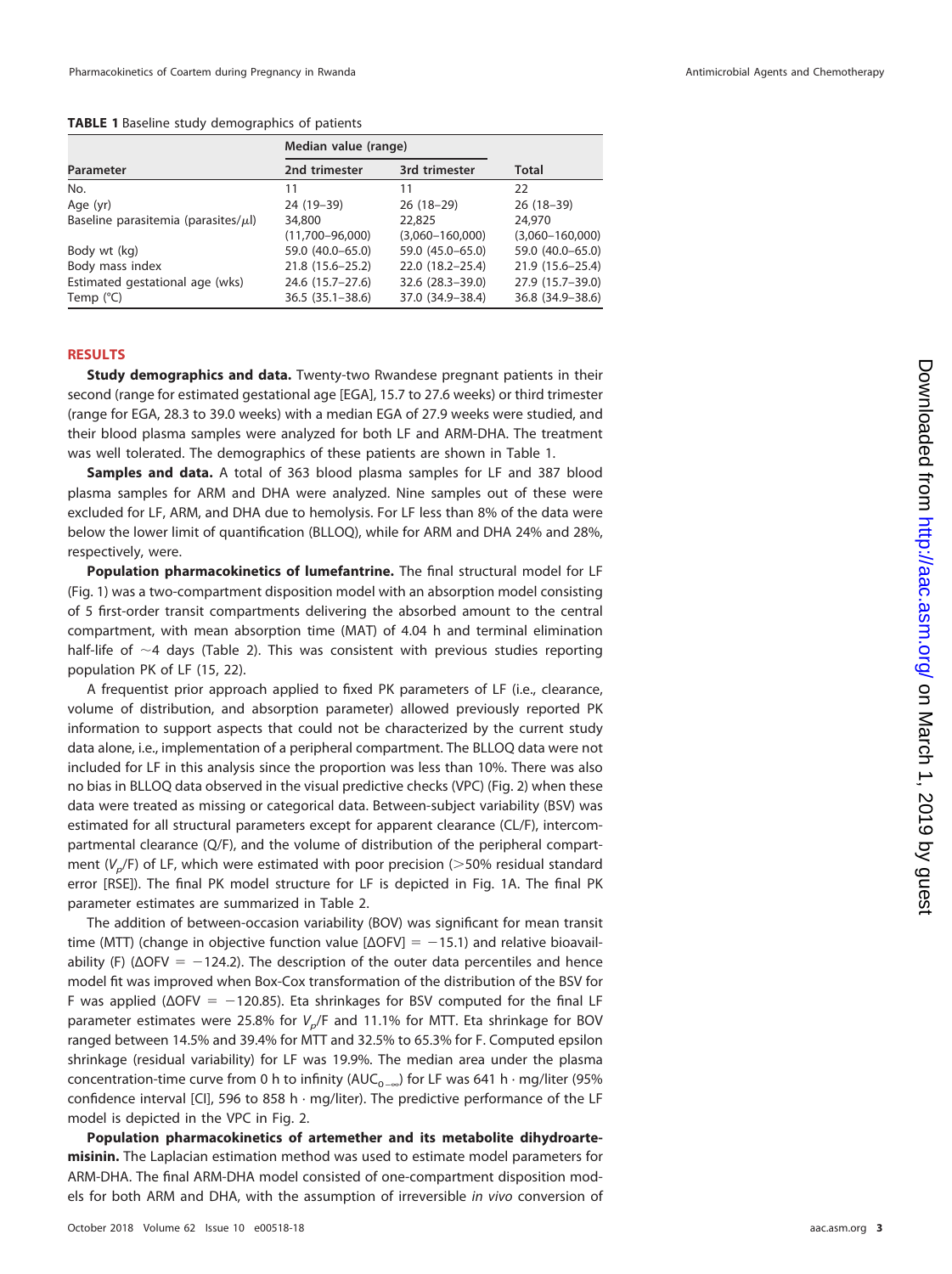



<span id="page-3-0"></span>**FIG 1** (A) Schematic of the structural population pharmacokinetic model for lumefantrine (LF). CL/F, central elimination clearance of LF; Q/F, intercompartmental clearance; ktr, transit absorption rate constant  $[ktr = (n + 1)$ /mean transit time];  $V_{ct}$  apparent volume of distribution of central compartment;  $V_{p}$ , apparent volume of distribution of peripheral compartment. (B) Schematic of the structural artemether (ARM) and dihydroartemisinin (DHA) model. CL<sub>ARM</sub>, elimination clearance of ARM; CL<sub>DHA</sub>, elimination clearance of DHA;  $V_{ABM}$ , apparent volume of distribution of ARM of central compartment;  $V_{DHA}$ apparent volume of distribution of DHA of central compartment. The enzyme model is linked to the drug model by ARM concentrations which stimulate the enzyme production rate ( $K_{ENZ}$ ). This increases the enzyme amount (ENZ) following an  $E_{\text{max}}$  model relation which, in turn, increases ARM's clearance (CL<sub>ARM</sub>).

ARM to DHA [\(Fig. 1B\)](#page-3-0). An absorption model consisting of 2 transit compartments was superior to other explored absorption models.

From the observed data, the peak ARM concentration 2 h after the first dose was approximately 3 times (median 3.75) higher than that 2 h after the last dose, while this ratio was 0.87 for DHA. This suggested the possibility of a time-dependent decrease in ARM concentrations, i.e., enzyme induction of its own clearance, as previously described [\(17,](#page-12-4) [20,](#page-12-6) [23\)](#page-12-9). The autoinduction effect (EFF) of the ARM concentration on the half-life of the susceptible enzymes, believed to represent CYP3A4, was modeled using a simple nonlinear relationship as described below (equation 1):

$$
EFF = \frac{E_{\text{max}} \times CP}{EC_{50} + CP} \tag{1}
$$

where  $E_{\text{max}}$  represents the maximal autoinduction effect, EC<sub>50</sub> represents the ARM concentration when the autoinduction is half maximal, and CP is the ARM plasma concentration.

The estimated enzymatic half-life was 30.4 h, while the  $EC_{50}$  was 9.37 nM. Typical clearance of ARM increased 43% at occasion six compared to occasion one.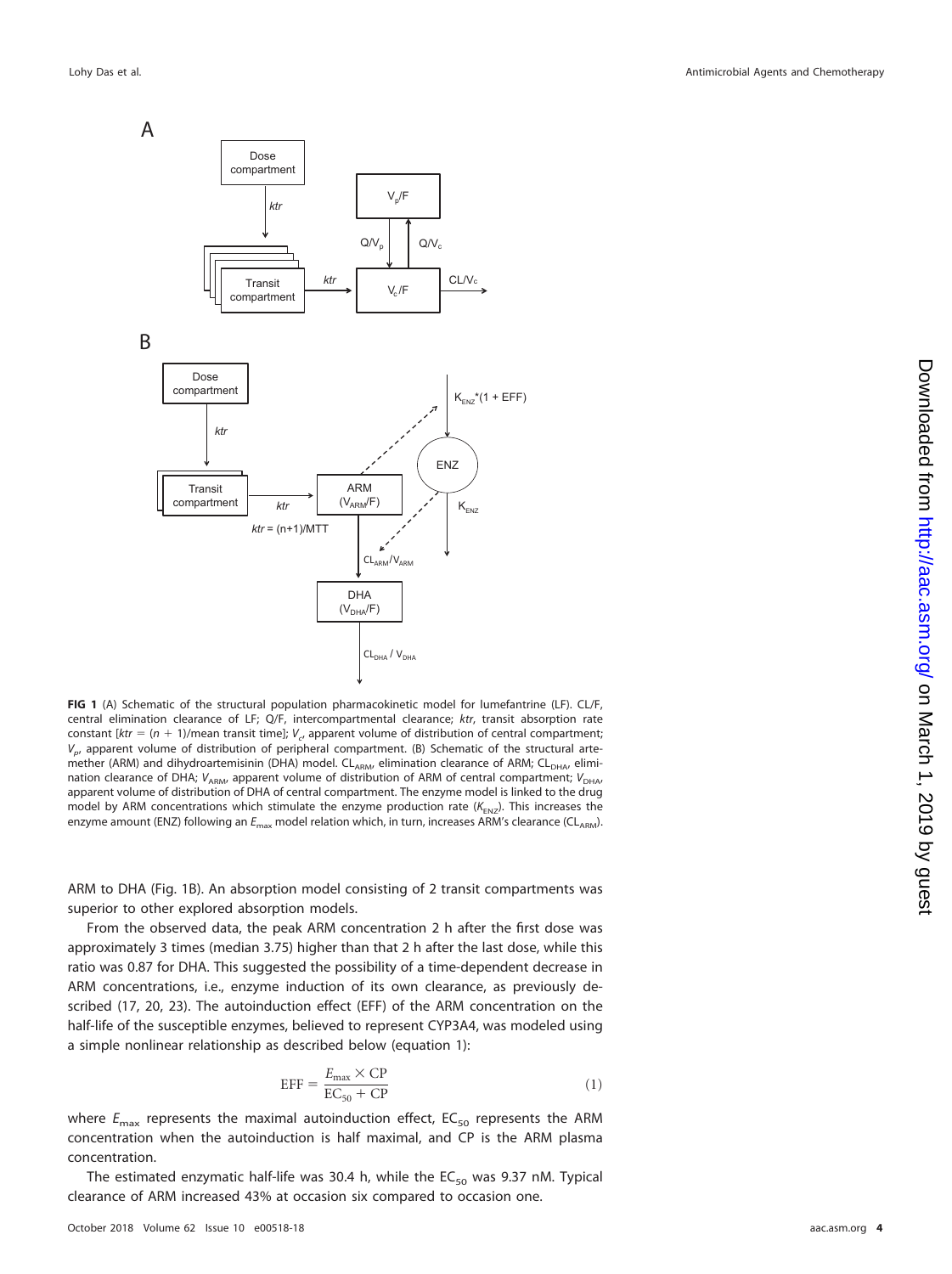<span id="page-4-0"></span>

| TABLE 2 Parameter estimates from the final population pharmacokinetic model <sup>a</sup> |  |  |  |
|------------------------------------------------------------------------------------------|--|--|--|
|------------------------------------------------------------------------------------------|--|--|--|

|                                      | <b>Population estimate</b> |                      | BSV/BOV, % CV   |                           |
|--------------------------------------|----------------------------|----------------------|-----------------|---------------------------|
| Parameter (fixed effects)            | $(%$ RSE)                  | 90% CI               | (% RSE)         | 90% CI                    |
| Lumefantrine                         |                            |                      |                 |                           |
|                                      | 1 fixed                    |                      | 144 $(19.7)^b$  | 106 to $189^b$            |
| Box-Cox shape parameter for BSV on F | $-0.605(34.9)$             | $-0.590$ to $-0.180$ |                 |                           |
| MTT(h)                               | 4.04(5.16)                 | 3.71 to 4.41         | 132 (37.9)      | 72.6 to 178               |
|                                      |                            |                      | 46.0 $(43.6)^b$ | 13.1 to $64.5^b$          |
| CL/F (liters/h)                      | 4.49(6.59)                 | 4.18 to 5.17         |                 |                           |
| $Vc/F$ (liters)                      | 139 (6.77)                 | 119 to 149           | 48.7 (56.8)     | 17.8 to 77.8              |
| Q/F (liters/h)                       | 0.924(13.3)                | 0.770 to 1.21        |                 |                           |
| $V_p$ /F (liters)                    | 111 (8.69)                 | 96.5 to 129          |                 |                           |
| <b>RUV (%)</b>                       | 48.7 (4.82)                | 45.8 to 53.5         |                 |                           |
| Artemether                           |                            |                      |                 |                           |
| F                                    | 1 fixed                    |                      | 57.6 (36.8)     | 43.2 to 78.8              |
|                                      |                            |                      | 48.2 $(35.6)^b$ | 39.1 to $63.9b$           |
| MTT (h)                              | 0.738(12.5)                | 0.569 to 0.840       | 110(32.5)       | 86.2 to 143.2             |
|                                      |                            |                      | 53.2 $(21.6)^b$ | 54.1 to 97.9 <sup>b</sup> |
| $CLARM/F$ (liters/h)                 | 467 (17.9)                 | 298 to 508           | 27.9(44.1)      | 21.5 to 43.5              |
| $V_{ARM}/F$ (liters)                 | 3,000 (14.1)               | 2,050 to 3,180       | 20.5(43.1)      | 15.4 to 31.0              |
| <b>RUV (%)</b>                       | 98.4 (5.54)                | 92.0 to 108          |                 |                           |
| $E_{\text{max}}$ (h <sup>-1</sup> )  | 0.986(22.8)                | 0.623 to 1.42        |                 |                           |
| $EC_{50}$ (nM)                       | 9.37(25.4)                 | 6.16 to 14.4         |                 |                           |
| TIME <sub>FNZ</sub> (h)              | 30.4(42.1)                 | 7.59 to 41.9         |                 |                           |
| Dihydroartemisinin                   |                            |                      |                 |                           |
| $CLDHA/F$ (liters/h)                 | 611 (15.4)                 | 486 to 782           | 20.7(50.2)      | 12.9 to 29.9              |
| $V_{\text{DHA}}$ /F (liters)         | 137 (38.9)                 | 99.8 to 251          | 40.5 (48.9)     | 17.5 to 51.5              |
| <b>RUV (%)</b>                       | 113(6.01)                  | 109 to 129           |                 |                           |

<sup>a</sup>Coefficient of variation (CV) for BSV and BOV was calculated as 100  $\times$  (variance)<sup>1/2</sup>. Relative standard errors (RSE) were calculated as 100  $\times$  (standard

deviation/mean). The 90% confidence intervals (CI) of parameter estimates were obtained with the sampling importance resampling (SIR) routine. ARM, artemether: BOV, between-occasion variability; BSV, between-subject variability; CL, clearance; DHA, dihydroartemisinin;  $E_{\text{max}}$ , maximum effect of autoinduction; EC<sub>50</sub>, artemether concentration for which the autoinduction effect is half of the maximum effect; F, relative bioavailability; MTT, mean transit time;  $V_{cr}$  volume of distribution of central compartment of lumefantrine; Q, clearance of peripheral compartment; RUV, residual unexplained variability; V<sub>p</sub>, volume of distribution of peripheral compartment of lumefantrine; V, volume of distribution; RUV, residual unexplained variability; TIME<sub>FNZ</sub>, half-life of the autoinduced enzyme. bValues indicate BOV; all others are BSV.

Approaches to describe autoinduction of the clearance using alternative physiologically plausible models were also explored during the model building, such as (i) ARM being cleared via two elimination pathways, i.e., inducible and noninducible clearances (both estimated), where the inducible pathway produces DHA, and (ii) similar to approach i but with noninducible clearance producing DHA. These explorations did not improve model fit, as judged by the OFV change and visual diagnostics.

BSV was estimated for all structural parameters except for the  $E_{\text{max}}$  of the autoinduction effect of ARM, due to instability of the model. The addition of BOV on both MTT  $(\Delta$ OFV = -12.6) and F ( $\Delta$ OFV = -9.39) yielded significant improvements in the fit. The final model parameter estimates for both ARM and DHA are presented in [Table 2,](#page-4-0) and the VPC of the ARM-DHA model is presented in [Fig. 2.](#page-5-0)

**Covariates.** During the model building, various body size descriptors (i.e., total body weight, ideal body weight [IBW], fat-free mass [FFM], and normal fat mass [NFM]) were implemented allometrically on structural model parameters of LF and ARM-DHA and explored. For both LF and ARM-DHA, none of the applied body size descriptors contributed to model improvement. Considering biological plausibility and previous population PK reports, total body weight, centered to median body weight, was implemented allometrically on clearances (raised to the power of 0.75) and volumes of distribution (raised to the power of 1.0).

Pregnancy has been reported to have significant impact on antimalarial drugs [\(15,](#page-12-2) [24\)](#page-12-10). However, in this study, no pregnancy-related covariate effects were found for LF, ARM, or DHA. During the covariate analysis, observed parasitemia density on MTT, EGA on F (described linearly and with a spline), and dosing occasion (OCC) on F (described exponentially) for LF were all selected during the forward selection step ( $P \le 0.05$ ; 1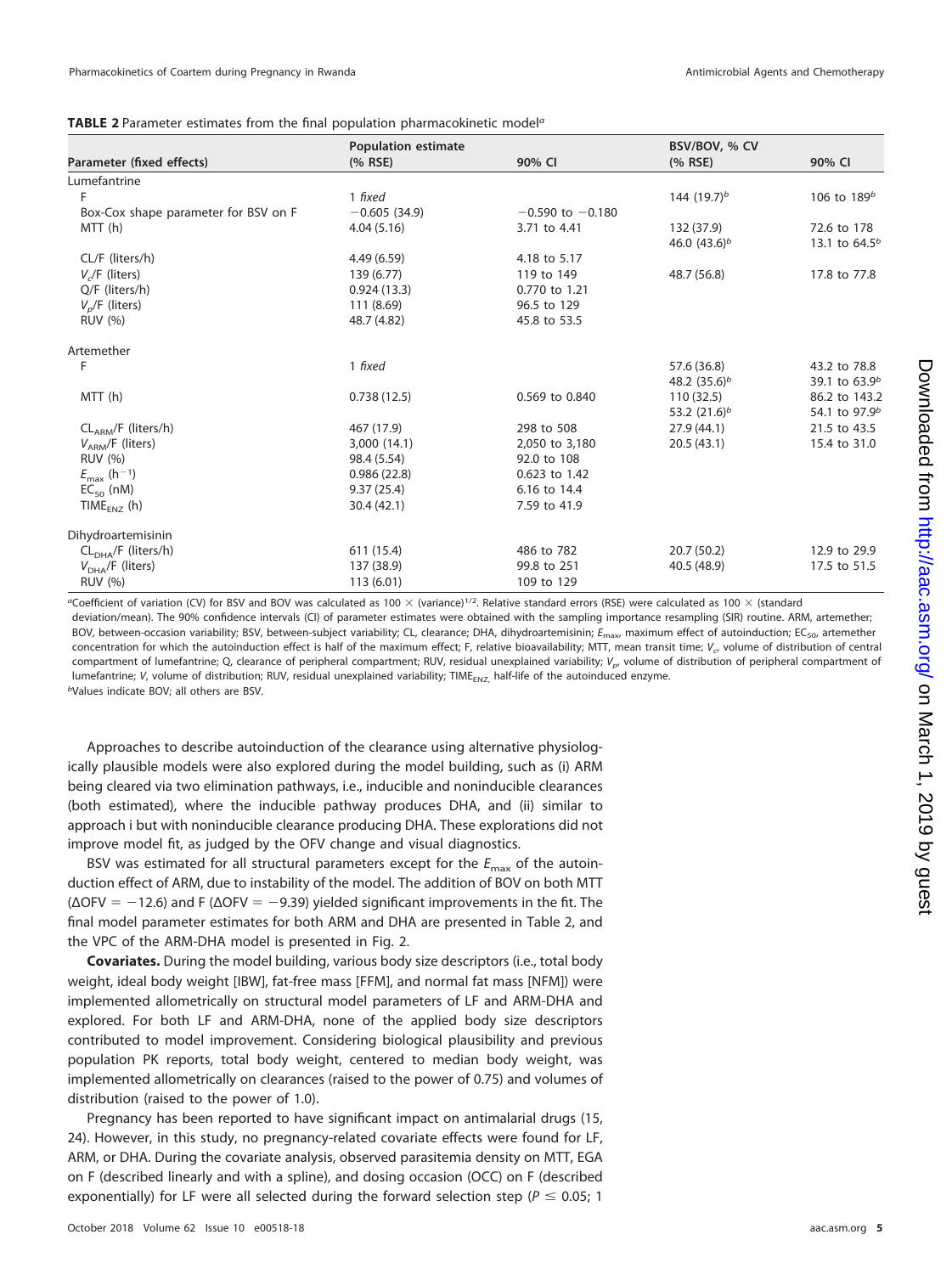

<span id="page-5-0"></span>**FIG 2** Prediction-corrected visual predictive checks (pcVPC) of the parent, artemether (A), and its active metabolite dihydroartemisinin (B) and visual predictive check for lumefantrine (C). The median (red solid line) and 5th and 95th percentiles (red dashed lines) of the observed data (blue circles) are compared to the 95% confidence intervals (shaded areas) for the respective percentiles of the simulated data ( $n = 1,000$ ). The horizontal gray line represents the lower limit of quantification (LLOQ). For pcVPC, correction was performed after stratification and binning. The lower panel shows the fraction of observed data below the LLOQ (open circles) overlaid with the 95% prediction interval of the fraction of simulated data below the LLOQ (shaded area).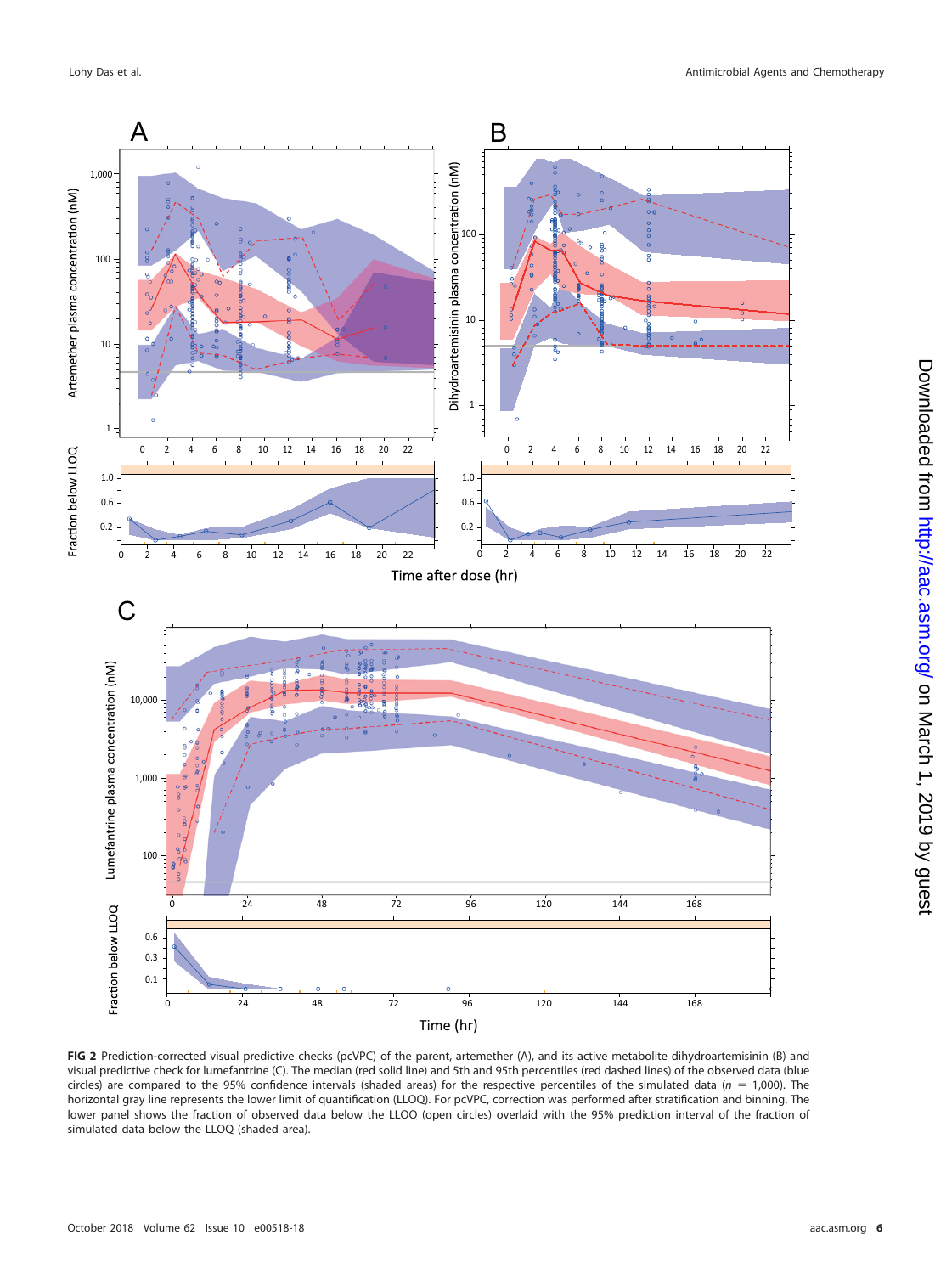

<span id="page-6-0"></span>**FIG 3** Simulated profiles of lumefantrine plasma concentrations for different dosing regimens. (A) Standard treatment of four tablets of artemether-lumefantrine (one tablet contains 20/120 mg of artemether/lumefantrine) twice a day for 3 days (0, 8, 24, 36, 48, and 60 h); (B) four tablets twice a day for 5 days (0, 8, 24, 36, 48, 60, 72, 84, 96, and 108 h). Solid gray lines represent the 5th and 95th percentiles, while the solid red line represents the mean of the simulated concentration. The dashed lines represent the 280 ng/ml (529 nM) target day 7 LF plasma concentration.

degree of freedom); however, these were not maintained in the backward elimination step ( $P \leq 0.01$ ).

As for ARM-DHA, none of the covariates tested (time-varying parasitemia density and EGA) had any effect on the PK parameters except for baseline parasitemia density on MTT in the forward step, but again this parameter was not maintained during the backward elimination step ( $P \le 0.01$ ). The final PK models for ARM-DHA and LF therefore incorporated only body weight implemented allometrically on clearances and volumes of distribution.

Efforts to simultaneously estimate the PK models for LF and ARM-DHA and explore the correlation between these two drugs' PK parameters, particularly as an effort to assess the correlation in the observed variability in the absorption parameters of both drugs, were not successful and not pursued further because (i) adding off-diagonal correlation elements to explore MTT correlations resulted in an unstable model, and (ii) implementation or correlations in F produced only very minimal and clinically nonsignificant improvements of fit ( $ΔOFV = -5.54$ ). Moreover, simultaneous modeling substantially increased the computational time  $(>18$ -fold increase).

**Model-based simulations of alternative dosing regimens for LF.** Since day 7 LF concentrations were not available for all patients (samples on exactly day 7 were available for 12/22 patients; samples between days 6 and 10 were available for 16/22 patients), model-based predictions were used to compare PK target attainment of this standard regimen and the alternatively proposed 5-day regimen for pregnant patients [\(13\)](#page-12-0) [\(Fig. 3\)](#page-6-0). The simulated median (range) day 7 LF plasma concentration after the standard dosing regimen was 709 (269 to 1,940) ng/ml (corresponding to 1,340 [509 to 3,670] nM), while for the alternative dosing regimen of 5 days this was 2,010 (769 to 4,580) ng/ml (corresponding to 3,801 [1,450 to 8,650] nM).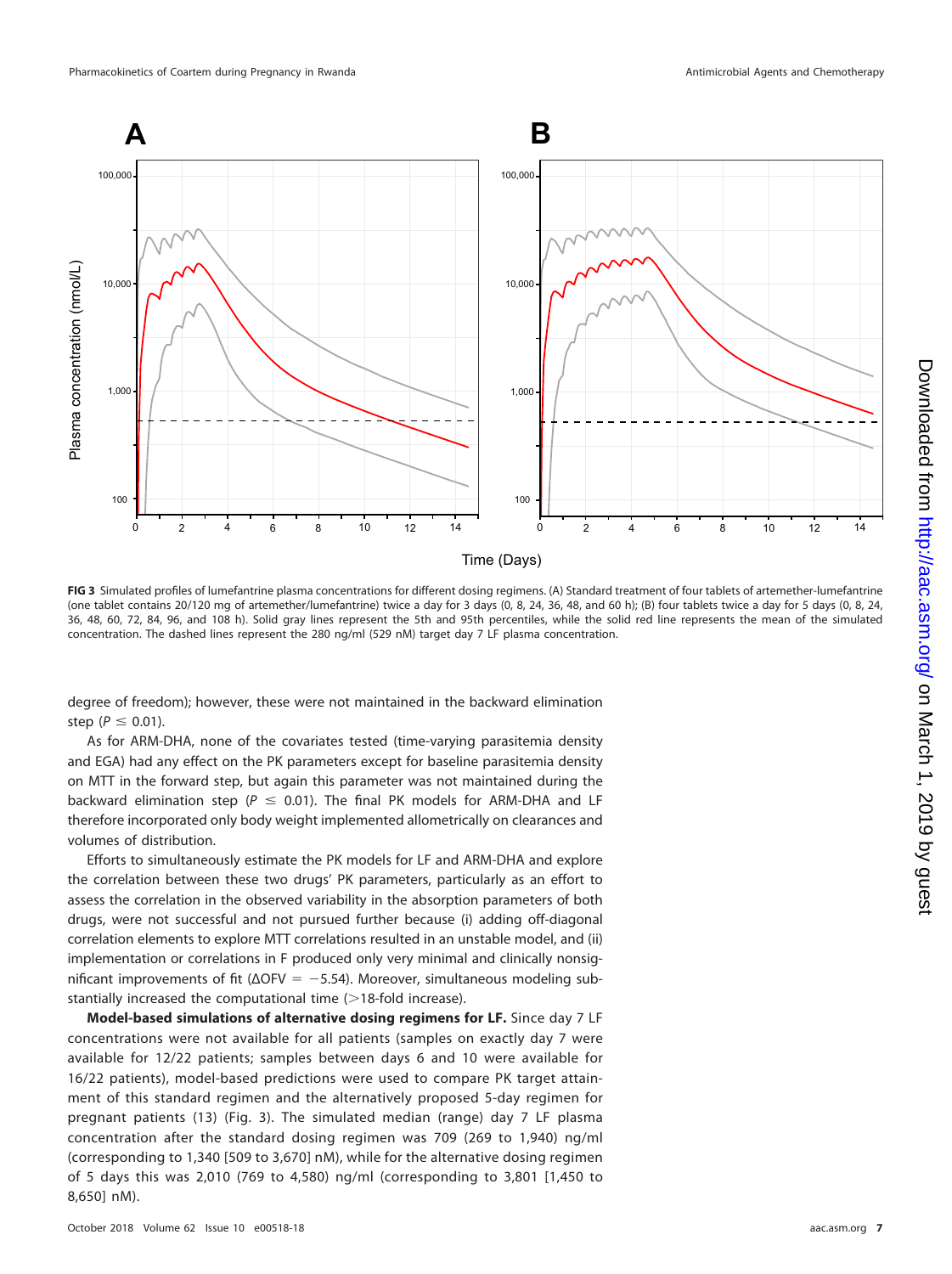In terms of PK target attainment, for the standard dosing regimen 11.5% of patients achieved a day 7 concentration below the target concentration, while this was only 0.3% for the alternative dosing regimen.

# **DISCUSSION**

The shift towards adopting ARM-LF combination therapy in pregnant women primarily in the second and third trimesters has been widely accepted [\(4\)](#page-11-3). Several previous studies on LF and ARM-DHA exposure in pregnant women have shown that this is a critical determinant of malaria treatment outcome, particularly preventing recrudescence [\(7\)](#page-11-6).

For our study, the final LF population PK model with an absorption model consisting of five transit-compartment followed by two disposition compartments adequately described the observed LF plasma concentrations following a standard 3-day regimen in our population of second- and third-trimester pregnant patients from Rwanda. The data were sparse at the extended sampling duration; however, the applied informative prior approach enabled the implementation of a peripheral compartment since LF had been described to exhibit a multicompartmental disposition [\(15\)](#page-12-2).

Most of the LF PK parameter estimates in our study were in good agreement with those previously described, particularly in Uganda and Tanzania [\(15,](#page-12-2) [25\)](#page-12-11). The large variability in the data was captured through the large estimated variabilities (BOV, BSV, and residual error), particularly in the parameters MTT and F. This might be the result of food intake together with LF administration [\(9,](#page-11-8) [26,](#page-12-12) [27\)](#page-12-13) or disease-induced changes (parasite density changes from infection to recovery). LF is a lipophilic compound for which a fatty meal is needed to enhance its F [\(27\)](#page-12-13). In this study, patients were given a standardized glass of milk and/or a small cake with supervised administration of artemether-lumefantrine (Coartem). Though food was standardized, the variability in food intake due to ability of food consumption could have affected bioavailability [\(27\)](#page-12-13).

Good clinical and parasitological outcome was observed in this study; i.e., all patients had a microscopic parasite density below the observable limit by day 3 after the first dose, and only a very low recrudescence rate (4.55%; 1/22 patients) was observed in this study (data not shown). The simulations performed with the final LF PK model indicated that adequate exposure in pregnant women was achieved with current standard dosing; the simulated median day 7 LF concentration in our population was 709 ng/ml, which was somewhat lower than reported from Tanzania (908 ng/ml) [\(25\)](#page-12-11) but almost twice as high as the values reported from Uganda (414 ng/ml) and the Thailand-Myanmar border (431 ng/ml) [\(15,](#page-12-2) [25,](#page-12-11) [28\)](#page-12-14). In addition, the value in this study was higher than the reported day 7 LF concentration in nonpregnant patients from the northwestern border of Thailand (528 ng/ml) and from Laos (470 ng/ml) [\(12,](#page-11-11) [29\)](#page-12-15). Moreover, according to our simulations the percentage of patients who failed to attain the day 7 target LF concentration (280 ng/ml) was much lower (11.5%) than reported in previous studies for pregnant women using this dose regimen (i.e., 35% and 32% in Thailand and Uganda, respectively) and was almost similar to that in a study from Tanzania (9.0%) [\(6,](#page-11-5) [15,](#page-12-2) [25\)](#page-12-11). This would indicate that the LF exposure was not compromised in this pregnant cohort from East Africa compared to cohorts in Southeast Asia, which is consistent with other findings from the East African region, i.e., in Uganda and Tanzania [\(25,](#page-12-11) [28\)](#page-12-14).

Nevertheless, increasing the duration of the standard ARM-LF regimen from 3 days to 5 days has previously been suggested to achieve higher day 7 LF concentrations in pregnant women than does a 100% dose increase over 3 days [\(13\)](#page-12-0). Simulations using the 5-day regimen in the present study also exhibited day 7 LF concentrations 2.8-fold higher than for the standard 3-day regimen. The extended 5-day regimen would also cover 1 additional Plasmodium life cycle; however, treatment adherence and increased cost could be challenges limiting implementation. The relatively high PK target attainment and the good clinical outcome in the current pregnant cohort from Rwanda using the conventional 3-day ART-LF regimen combined with the practical limitations asso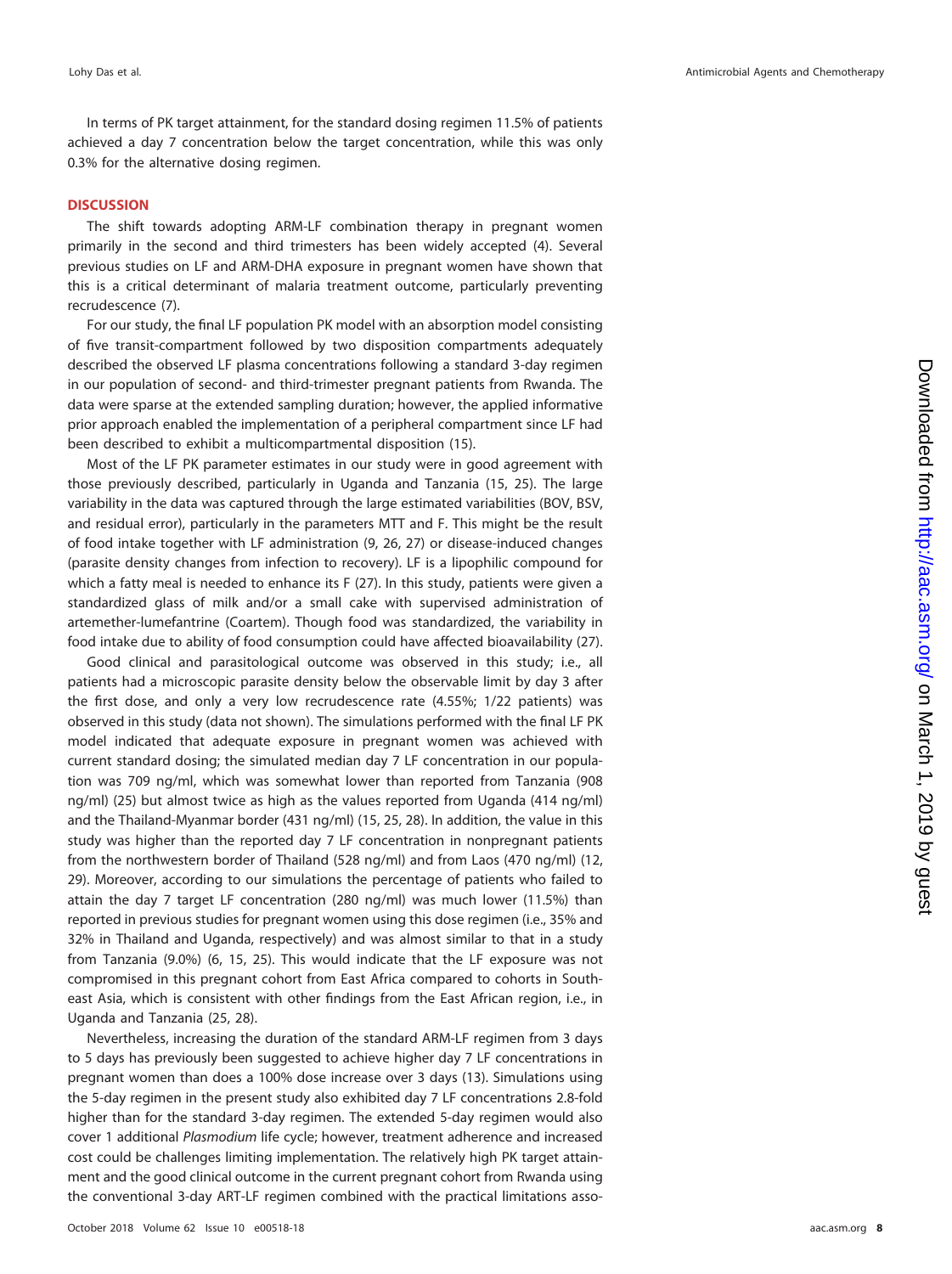ciated with the 5-day regimen might question whether there is need to further extend the current ARM-LF treatment in pregnant women in East Africa [\(13,](#page-12-0) [25\)](#page-12-11).

A simple one-compartment model with rapid absorption in combination with a CYP3A4 enzyme turnover model to characterize the autoinduction of ARM clearance was used to describe both the parent ARM and metabolite DHA PK [\(21,](#page-12-7) [25\)](#page-12-11). ARM exhibited fast but erratic absorption, which was evident through high variability estimates for both MTT and F parameters [\(21,](#page-12-7) [25\)](#page-12-11). There are studies that related the observed time dependency of ARM clearance to the gradually improving health status of malaria patients [\(7\)](#page-11-6). However, the observed decreasing peak concentration of ARM in combination with the increasing peak concentration of DHA during the treatment period would indicate enzymatic autoinduction rather than disease-related changes [\(17,](#page-12-4) [20\)](#page-12-6). ARM is metabolized in vitro to its active metabolite DHA by enzymes CYP1A2, CYP2B6, CYP3A4, and CYP3A5 [\(30\)](#page-12-16); contribution by CYP2C19 and CYP2D6 has not been observed in healthy subjects [\(18\)](#page-12-17). CYP3A4 plays the largest role in ARM metabolism in vitro [\(31,](#page-12-18) [32\)](#page-12-19). DHA is eliminated subsequently by glucuronidation, most likely mediated by UGT1A9 and UGT2B7 [\(31,](#page-12-18) [33\)](#page-12-20). Autoinduction of hepatic clearance can be modeled in many ways, but the enzyme turnover model implemented for ARM in this study is in line with the assumption that the ARM concentration affects only ARM clearance and not the clearance of DHA, i.e., inhibition of metabolite formation [\(34\)](#page-12-21). With a modest increase in the induction enzyme activity over time, the enzymatic half-life was estimated at 30.6 h (95% Cl, 7.59 to 41.9), which is slightly lower than previously estimated in vivo CYP3A4 half-lives [\(35](#page-12-22)[–](#page-12-23)[37\)](#page-12-24). For CYP3A4 a wide range of half-lives has been reported in vitro and in vivo, between 2 and 158 h [\(35](#page-12-22)[–](#page-12-24)[38\)](#page-12-25). The influence of coinduction of other CYP enzymes for which ARM is a substrate, such as CYP3A5, could be the reason for the relatively low estimated enzyme half-life [\(32\)](#page-12-19).

A more mechanistic allometric implementation of alternative body size descriptors, such as FFM, IBW, and NFM, on clearances and volumes of distribution was explored. Our attempt to distinguish the influence of pregnancy on fat and fat-free components of the body mass and subsequently on PK properties of these drugs (primarily LF) proved inconclusive. The narrow distribution of patients' body weight, lack of nonpregnancy data for comparison, and relatively small sample size could be the reason for this. In general, suitable body size descriptors to describe the dynamic changes in maternal body weight and PK property changes associated with this have not been explored extensively [\(39\)](#page-12-26).

An effect of EGA as a covariate on the distribution volumes has been reported previously for LF [\(13\)](#page-12-0), which could be justified by the prominent physiological changes in pregnant women between trimesters two and three (especially those in late pregnancy). In this study, EGA was not identified as a significant covariate for LF and ARM-DHA, probably since the range of EGA was quite limited (16 to 39 weeks), our data set was relatively sparse, and the study lacked nonpregnant controls. Pooled data analyses to study pregnancy effects in more detail could be considered. There have been previous reports failing to identify differences between trimesters two and three of pregnancy; e.g., for ARM-DHA no difference in CYP3A4 activity between the second and third trimesters could be observed [\(24,](#page-12-10) [40,](#page-12-27) [41\)](#page-12-28). The magnitude of enzyme autoinduction of ARM would be particularly interesting to explore in pregnant versus nonpregnant patients (postpartum), since significant increases of CYP3A4 enzymes during pregnancy have been reported [\(7,](#page-11-6) [40,](#page-12-27) [42\)](#page-12-29).

Parasite density over time was evaluated as a covariate since it has been reported previously to be a significant covariate on F and MTT for artesunate and artemisinin in malaria patients, constituting a disease severity effect on the absorption of these drugs [\(43,](#page-12-30) [64\)](#page-13-0). However, it was not found to be significant in our study, either for LF or for ARM-DHA. Patients had a relatively narrow baseline parasite density and were cleared of parasitemia within 2 to 3 days of treatment, indicating good initial parasitological response.

ARM-LF is administered in a fixed-dose combination. LF has been previously reported to affect ARM PK, where it increased the absorption rate of ARM [\(17\)](#page-12-4). Moreover,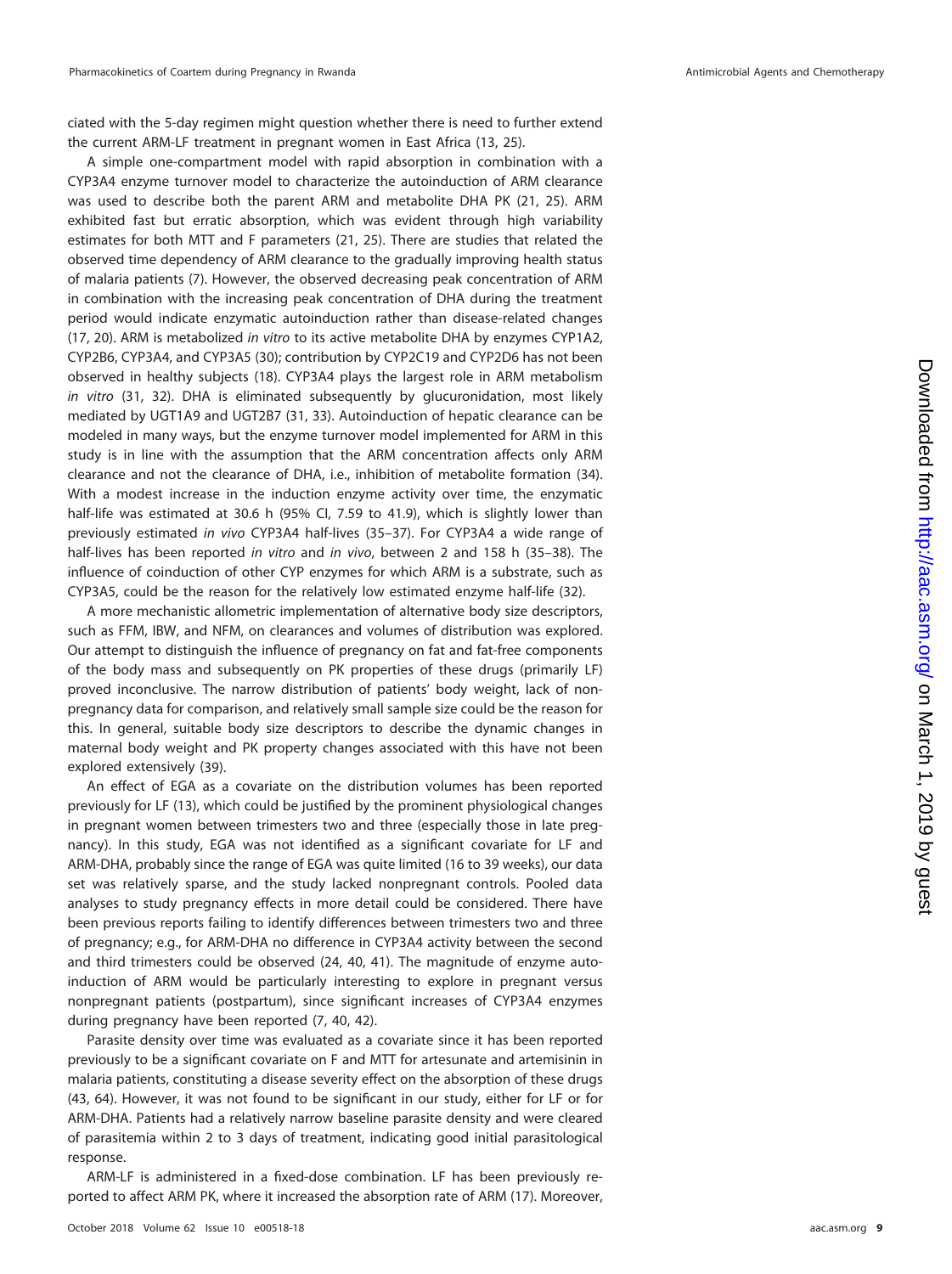since the absorption of ARM-DHA is highly variable and erratic, we tried to decrease unexplained variability by implementing a correlation between absorption parameters of LF and ARM-DHA. This simultaneous modeling approach was unfortunately not successful, and due to the instability of the combined model, the two drugs were eventually modeled separately. Since the mean absorption times differed substantially between the two drugs (45 min versus 4 h), different physiological aspects and dosing-related conditions might indeed dictate variability in these parameters.

In conclusion, population PK modeling allowed successful characterization of the PK properties of LF, ARM, and DHA, including autoinduction of ARM clearance, in pregnant women with uncomplicated Plasmodium falciparum malaria in Rwanda. The use of a population approach enabled the investigation of the effect of variables such as various body size descriptors and EGA on these simultaneously administered antimalarial drugs. Though exposure of LF was found not to be compromised in pregnant women in this East African study population by evaluation of the PK target day 7 LF plasma concentrations, larger, better-structured studies are needed to be more conclusive about ARM-LF dose extension during pregnancy, also considering the recent emergence of artemisinin resistance.

### **MATERIALS AND METHODS**

**Study design.** This PK study was nested within a pharmacovigilance study reported elsewhere on the use of ACT in pregnancy during acute malaria [\(44\)](#page-12-31). The study was conducted in the obstetrics and gynecology ward of Rwamagana district hospital in Rwanda. Rwamagana is in the eastern province of Rwanda, with mesoendemic malaria transmission intensity, and the study took place from June 2007 to July 2009. The study was approved by the Rwanda National Ethics Committee as study number IRB 00001497.

Briefly, eligible pregnant women older than 18 years with uncomplicated Plasmodium falciparum malaria, confirmed by light microscopy, were recruited once signed informed consent was obtained. Pregnancy was confirmed by a human chorionic gonadotropin pregnancy urine test, and gestational age was estimated by ultrasound. Enrolled patients were prescribed 4 tablets of a fixed oral combination of ARM and LF twice daily under supervision for 3 days (at 0 h [initial dose] and 8, 24, 36, 48, and 60 h) with a glass of milk and/or a small cake (a fatty meal) to enhance absorption. Novartis, Basel, Switzerland, provided the tablets, and each tablet contained 20 mg of ARM and 120 mg of LF.

**Blood sampling and assay.** Just before first drug administration (time  $<$  0 h), blood was collected for biochemistry and the remaining plasma was used as the first, pre-drug administration (time  $<$  0 h) PK sample. Thereafter, PK samples were collected through venipuncture. Blood samples were collected at 2 and 4 h after each dose and just before doses 2, 3, 4, 5, and 6 to measure trough concentrations. Additional samples were taken at 0.25 h after doses 1 and 2. Samples were collected at 6, 8, and 12 h after the last dose, in addition to a scheduled sample at day 7 after initiation of treatment. Patients were admitted until the last sample was taken and parasite clearance achieved. A total of 4 ml of blood per sampling time was collected in glass lithium-heparin vacuum tubes with gel. The sodium heparin tubes were at room temperature (18°C to 25°C) prior to use. Samples were centrifuged without delay and the plasma was separated and frozen at  $-70^{\circ}$ C. Samples were shipped on dry ice to the Department of Clinical Pharmacology, Mahidol-Oxford Tropical Medicine Research Unit, Bangkok, Thailand, for drug measurements. The laboratory is accredited according to ISO15189 and ISO15190. Drug concentrations of ARM and DHA were measured in plasma using high-performance liquid chromatography coupled with tandem mass spectrometry [\(45\)](#page-12-32); meanwhile, LF was measured using automated solid-phase extraction [\(46\)](#page-13-1). The LLOQ were 1.43 ng/ml for both ARM (4.79 nM) and DHA (5.03 nM) and 24.86 ng/ml (47 nM) for LF. Samples that showed signs of extensive hemolysis were excluded from analysis. Quality control samples of LF, ARM, and DHA at three levels (low, middle, and high) were analyzed within each batch of clinical samples to ensure precision and accuracy during routine clinical drug measurements. The coefficients of variation for all analytes were lower than 5% for all quality control samples, which is well below the required precision of  $\pm$ 15% according to U.S. FDA regulatory guidelines [\(47,](#page-13-2) [48\)](#page-13-3). Parasitemia density assessment was conducted by microscopy using Field's method, i.e., thin or thick blood film counts of asexual parasites and gametocytes every 8 h ( $\pm$ 1 h) following the first dose administration until 72 h postdose [\(48,](#page-13-3) [49\)](#page-13-4). After discharge from the hospital, samples for thick and thin blood films were collected on outpatient basis on days 7, 14, 21, 28, 35, 42, 49, and 56 or on any other day when clinically indicated.

**Population pharmacokinetic and pharmacodynamic modeling.** Estimation and simulation were performed using nonlinear mixed-effects modeling in the software NONMEM 7.3 (ICON Development Solutions, Ellicott City, MD) [\(50\)](#page-13-5). Postprocessing, diagnostics plots and automation were performed using Perl-speaks-NONMEM (PsN, 4.5.3) [\(51\)](#page-13-6), Xpose (4.5.3) [\(52\)](#page-13-7), Pirana (2.9.2) [\(53\)](#page-13-8), and R (3.2.4) [\(54\)](#page-13-9).

**Population pharmacokinetics.** The molar units of LF, ARM, and DHA concentration were transformed to their natural logarithms for this modeling analysis. All the BLLOQ data for ARM and DHA were included and explored with the application of the likelihood-based M3 method for censored observations using the Laplacian estimation method [\(55,](#page-13-10) [56\)](#page-13-11). Conversely, LF BLLOQ data were not included, as they made up <10% of the total data, and the FOCEI (first-order conditional estimation with interaction)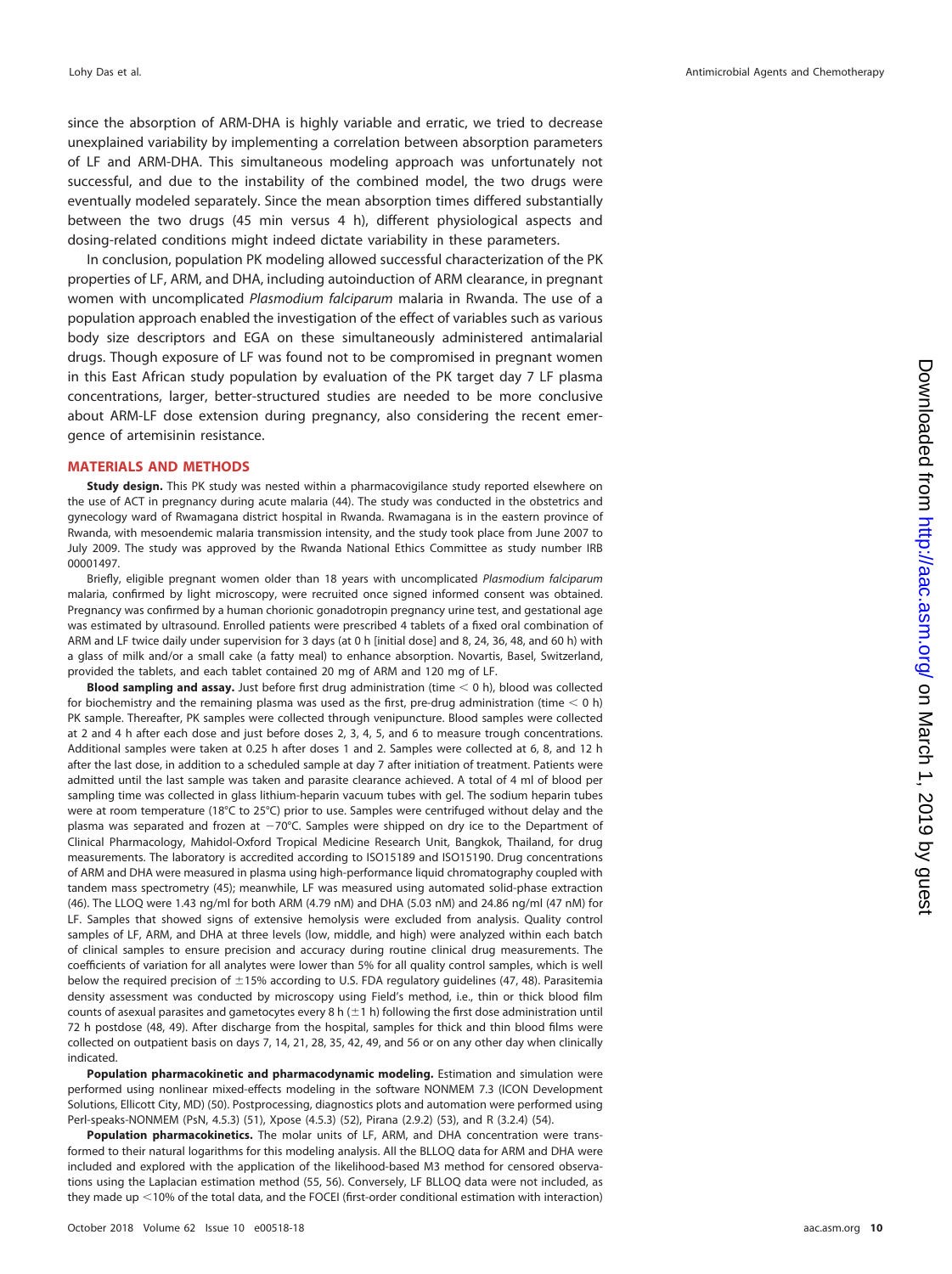estimation method was used. The unexplained residual error was estimated using an additive error model on the logarithmic scale for all drugs, which equates to an exponential error model on an arithmetic scale. In the case of ARM and DHA, a separate additive error model was used for each analyte. Different structural absorption (first-order, first-order with transit compartment, and sequential absorption) and distribution (one-, two-, and three-compartment) models were explored for all drugs.

Because of LF data sparseness, particularly during the elimination phase, informative priors based on a previous study [\(15\)](#page-12-2) were applied to all parameter estimates [\(57\)](#page-13-12). The chosen prior model explored PK properties of LF in pregnant and nonpregnant women with uncomplicated Plasmodium falciparum malaria in Uganda. The final model had pregnancy retained as a significant covariate on intercompartmental clearance. Hence, the frequentist prior estimation for LF's Q/F was recalculated to represent estimation for pregnant women in this study. The typical relative F was implemented as a fixed parameter for the parent analyte, i.e., LF and ARM (100% relative bioavailability). The stochastic model implemented consisted of BSV modeled as shown below (equation 2), BOV, and residual variability. Individual parameters for both drugs were modeled as lognormally distributed around the population estimate, except for F of LF. Box-Cox transformation [\(58\)](#page-13-13) was explored for the distribution of BSV on F as shown below (equation 3) to assess formally the assumption that PK parameters are lognormally distributed.

$$
P_i = P_{\text{pop}} \times e^{\eta} \tag{2}
$$

$$
P_i = P_{\text{pop}} \times e^{\eta \frac{\lambda - 1}{\lambda}}
$$
\n(3)

where  $P_i$  represents the individual parameter estimate,  $P_{\text{pop}}$  represents the typical parameter estimate for the population,  $\eta$  represents the BSV, and  $\lambda$  represents the estimated Box-Cox transformation factor.

ARM is known to exhibit an autoinduction of its own clearance [\(17\)](#page-12-4). Enzyme kinetics was included in the ARM-DHA PK model, and an enzyme turnover model used previously by Hassan et al. and Smythe et al. was also adapted in this study [\(37,](#page-12-24) [59\)](#page-13-14). ARM and DHA, expressed as molar concentrations, were characterized simultaneously assuming complete and irreversible in vivo conversion of ARM into DHA.

The dynamics of the enzyme compartment over time was expressed as shown below (equation 4);  $A_{ENZ}$  is the amount of enzyme in the enzyme compartment,  $K_{ENZ}$  is the first-order degradation rate constant of the enzyme, and EFF is the link between ARM concentration and its enzyme pool through increase in enzyme production rate. Linear and nonlinear relationships ( $E_{\rm max}$  model) describing the effect of ARM concentrations on the induction of its own clearance were explored.

$$
\frac{dA_{\text{ENZ}}}{dt} = K_{\text{ENZ}} \times (1 + \text{EFF}) - K_{\text{ENZ}} \times A_{\text{ENZ}} \tag{4}
$$

The enzyme concentration was initialized at 1 in order to normalize it to unity at baseline; i.e., the zero-order production rate of the enzyme was set to  $K_{ENZ}$ . This (enzyme) then modulates the preinduced ARM clearance (equation 5).

$$
(\text{CL}_{\text{ARM}}/\text{F})_{\text{induced}} = (\text{CL}_{\text{ARM}}/\text{F})_{\text{preinduced}} \times A_{\text{ENZ}} \tag{5}
$$

The model was parameterized in such way that the enzyme half-life  $(t_{1/2ENZ})$  was estimated as shown below (equation 6).

$$
K_{\rm ENZ} = \frac{\ln 2}{t_{12\rm ENZ}}\tag{6}
$$

The body size descriptor covariates (total body weight, IBW, FFM, and NFM), EGA, observed baseline parasitemia density, observed time-varying parasitemia density, temperature, and dosing occasion (OCC; i.e., each dose given was considered single dosing occasion) were considered for exploration of covariate analysis for LF, ARM, and DHA based on biological plausibility and previous findings.

For body size descriptors, different covariate implementations were explored: allometric scaling using total body weight, allometric scaling using IBW [\(60\)](#page-13-15) (equation 7), allometric scaling using FFM (equation 8), and allometric scaling using NFM (equation 9), with *Ffat representing the contribution of fat mass* normalized to the FFM estimated for (i) CL/F, Q/F, volume of distribution of central compartment  $(V_c)/F$ , and  $V_p/F$  for LF and (ii) apparent clearance and volume of distribution of central compartment for ARM (CL<sub>ARM</sub>/F and  $V_2$ /F) and DHA (CL<sub>DHA</sub>/F and  $V_3$ /F) [\(61\)](#page-13-16).

$$
IBW = 45.4 + 0.89 \times (height in cm - 152.4)
$$
 (7)

$$
FFM = \frac{\text{WHS}_{\text{max}} + \text{height in m}^2 \times \text{weight in kg}}{\text{WHS}_{50} + \text{height in m}^2 \times \text{weight in kg}}
$$
(8)

$$
NFM = FFM + Ffat_{\frac{CL}{F}or\frac{V}{F}} \tag{9}
$$

where WHS<sub>max</sub> is 37.99 kg/m<sup>2</sup> and WHS<sub>50</sub> is 35.98 kg/m<sup>2</sup>, which represent the maximal and half-maximal weight-for-height standards, respectively.

All size descriptors were scaled to their respective medians (i.e., total body weight [59 kg], FFM<sub>m</sub> IBWmedian, and NFMmedian) on PK parameters using allometric power exponents of 0.75 for clearances (CL/F, Q/F, CL<sub>ARM</sub>/F, and CL<sub>DHA</sub>/F) and 1 for volumes of distribution (V<sub>c</sub>/F, V<sub>p</sub>/F, V<sub>ARM</sub>/F, and V<sub>DHA</sub>/F).

An example implementation for body descriptor FFM on CL/F is shown below (equation 10):

$$
CL/F_i = CL/F_{pop} \times \left(\frac{FFM_i}{FFM_{median}}\right)^{0.75}
$$
\n(10)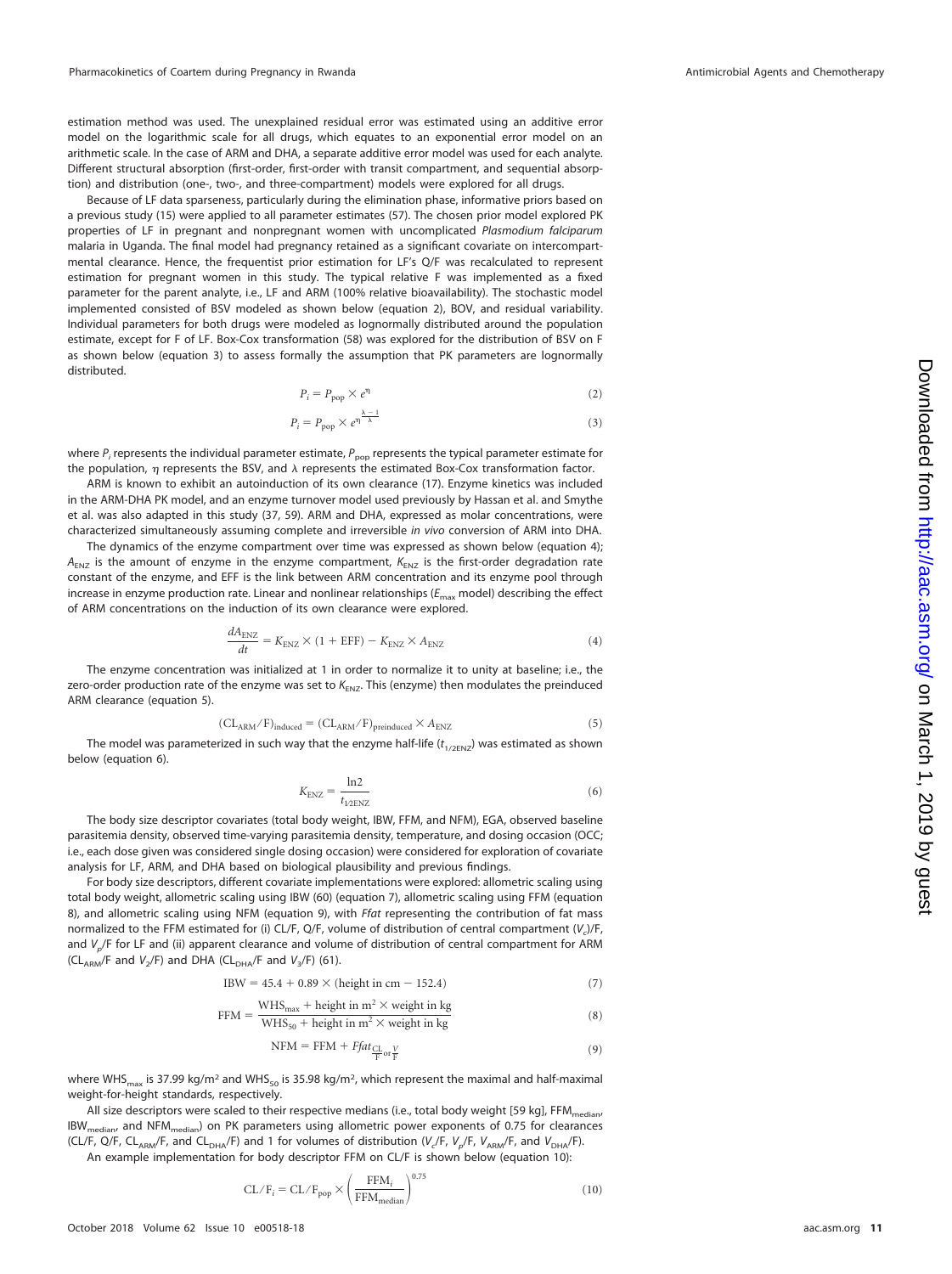Later, all chosen covariates were explored with body weight maintained on clearances and distribution volumes using a standard allometric function when evaluating linear, exponential, and power relationships for the other covariates, which were normalized to their median values in the population.

Stepwise covariate modeling was applied for all continuous covariates using P values of 0.05  $(\Delta$ OFV  $>$  3.84; 1 degree of freedom) in the forward step and 0.01 ( $\Delta$ OFV  $>$  6.63) in the backward step [\(62\)](#page-13-17). EGA was additionally explored as a categorical covariate (trimester 2 versus 3) using a forward inclusion cutoff  $ΔOFV$  of  $>5.99$  (2 degrees of freedom).

The final separate LF and ARM-DHA PK models were subsequently evaluated as a combined model in a simultaneous fit, to explore correlations between the PK parameters of both drugs, in particular bioavailability and absorption rate. Parameter correlations were explored using the variance-covariance matrix.

**Model-based simulations of alternative dosing regimens for LF.** Monte Carlo simulations (n = 2,200) were performed using the final LF population PK model for up to 15 days after the first dose to assess and compare PK target attainment after a standard dosing regimen (80 mg of ARM/480 mg of LF twice daily for 3 days) and an extended alternative dosing regimen (80 mg of ARM/480 mg of LF twice daily for 5 days) in this particular population [\(13\)](#page-12-0). The predicted median and 5th and 95th percentiles for LF concentration were extracted from their simulated distributions to assess descriptively the day 7 concentration target attainment (280 ng/ml).

**Model evaluation.** Model selection was guided by physiological plausibility, plausible parameter estimates, precision of parameters, visual diagnostics, and OFV, computed by NONMEM as minus twice the log likelihood where a drop in OFV of 3.84 or more was considered a significant ( $P = 0.05$ ) improvement between two hierarchical models after inclusion of one additional parameter (1 degree of freedom). VPCs were performed (1,000 simulations) to evaluate the predictive performance of developed models. The 5th, 50th, and 95th percentiles of obtained data for the respective PK model were overlaid with the model-predicted 95% confidence intervals of the same percentiles. Diagnostic plots were used to evaluate the overall goodness of fit by plotting log-transformed observed drug concentrations against the population fitted and the individually fitted log-transformed concentrations. The reliability of individual parameter estimates and goodness-of-fit plots were also assessed through eta and epsilon shrinkages. Estimates of parameter imprecision were obtained from a recently developed procedure, sampling importance resampling (SIR) [\(63\)](#page-13-18).

## **ACKNOWLEDGMENTS**

We sincerely thank our study subjects for their cooperation in completing this study. We also thank the medical, nursing, and administrative staff from the Rwamagana district hospital, Rwanda, and laboratory and logistic staff from Mahidol-Oxford Tropical Medicine Research Unit in Bangkok.

The study was part of the Infectious Diseases Network for Treatment and Research in Africa (INTERACT) program, which received funding from The Netherlands Organization for Scientific Research (Nederlandse Organisatie voor Wetenschappelijk)-Global Health (NWO-Wotro) in the Netherlands-African partnership for capacity development and clinical interventions against poverty-related diseases (NACCAP) program (W 070520100). T.P.C.D. is supported by NWO/ZonMw through a personal Veni grant (grant no. 91617140). The Mahidol-Oxford Tropical Medicine Research Unit is supported by the Wellcome Trust of Great Britain.

#### <span id="page-11-0"></span>**REFERENCES**

- <span id="page-11-1"></span>1. World Health Organization. 2016. World malaria report 2016. World Health Organization, Geneva, Switzerland.
- <span id="page-11-2"></span>2. Tarning J. 2016. Treatment of malaria in pregnancy. N Engl J Med 374:981–982. [https://doi.org/10.1056/NEJMe1601193.](https://doi.org/10.1056/NEJMe1601193)
- <span id="page-11-3"></span>3. Steketee RW, Nahlen BL, Parise ME, Menendez C. 2001. The burden of malaria in pregnancy in malaria-endemic areas. Am J Trop Med Hyg 64(1-2 Suppl):28 –35.
- <span id="page-11-4"></span>4. World Health Organization. 2015. Guidelines for the treatment of malaria. World Health Organization, Geneva, Switzerland.
- <span id="page-11-5"></span>5. Costantine MM. 2014. Physiologic and pharmacokinetic changes in pregnancy. Front Pharmacol 5:65. [https://doi.org/10.3389/fphar.2014.00065.](https://doi.org/10.3389/fphar.2014.00065)
- 6. McGready R, Tan SO, Ashley EA, Pimanpanarak M, Viladpai-Nguen J, Phaiphun L, Wustefeld K, Barends M, Laochan N, Keereecharoen L. 2008. A randomised controlled trial of artemether-lumefantrine versus artesunate for uncomplicated Plasmodium falciparum treatment in pregnancy. PLoS Med 5:e253. [https://doi.org/10.1371/journal.pmed.0050253.](https://doi.org/10.1371/journal.pmed.0050253)
- <span id="page-11-6"></span>7. McGready R, Phyo AP, Rijken MJ, Tarning J, Lindegardh N, Hanpithakpon W, Than HH, Hlaing N, Zin NT, Singhasivanon P, White NJ, Nosten F. 2012. Artesunate/dihydroartemisinin pharmacokinetics in acute falciparum malaria in pregnancy: absorption, bioavailability, disposition and

disease effects. Br J Clin Pharmacol 73:467– 477. [https://doi.org/10.1111/](https://doi.org/10.1111/j.1365-2125.2011.04103.x) [j.1365-2125.2011.04103.x.](https://doi.org/10.1111/j.1365-2125.2011.04103.x)

- <span id="page-11-8"></span><span id="page-11-7"></span>8. Ke AB, Rostami-Hodjegan A, Zhao P, Unadkat JD. 2014. Pharmacometrics in pregnancy: an unmet need. Annu Rev Pharmacol Toxicol 54:53– 69. [https://doi.org/10.1146/annurev-pharmtox-011613-140009.](https://doi.org/10.1146/annurev-pharmtox-011613-140009)
- 9. Ezzet F, Van Vugt M, Nosten F, Looareesuwan S, White N. 2000. Pharmacokinetics and pharmacodynamics of lumefantrine (benflumetol) in acute falciparum malaria. Antimicrob Agents Chemother 44:697–704. [https://doi.org/10.1128/AAC.44.3.697-704.2000.](https://doi.org/10.1128/AAC.44.3.697-704.2000)
- <span id="page-11-10"></span><span id="page-11-9"></span>10. White NJ, Stepniewska K, Barnes K, Price RN, Simpson J. 2008. Simplified antimalarial therapeutic monitoring: using the day-7 drug level? Trends Parasitol 24:159 –163. [https://doi.org/10.1016/j.pt.2008.01.006.](https://doi.org/10.1016/j.pt.2008.01.006)
- 11. WorldWide Antimalarial Resistance Network (WWARN) Lumefantrine PK/PD Study Group. 2015. Artemether-lumefantrine treatment of uncomplicated Plasmodium falciparum malaria: a systematic review and meta-analysis of day 7 lumefantrine concentrations and therapeutic response using individual patient data. BMC Med 13:227. [https://doi.org/](https://doi.org/10.1186/s12916-015-0456-7) [10.1186/s12916-015-0456-7.](https://doi.org/10.1186/s12916-015-0456-7)
- <span id="page-11-11"></span>12. Price RN, Uhlemann A-C, van Vugt M, Brockman A, Hutagalung R, Nair S, Nash D, Singhasivanon P, Anderson TJC, Krishna S, White NJ, Nosten F.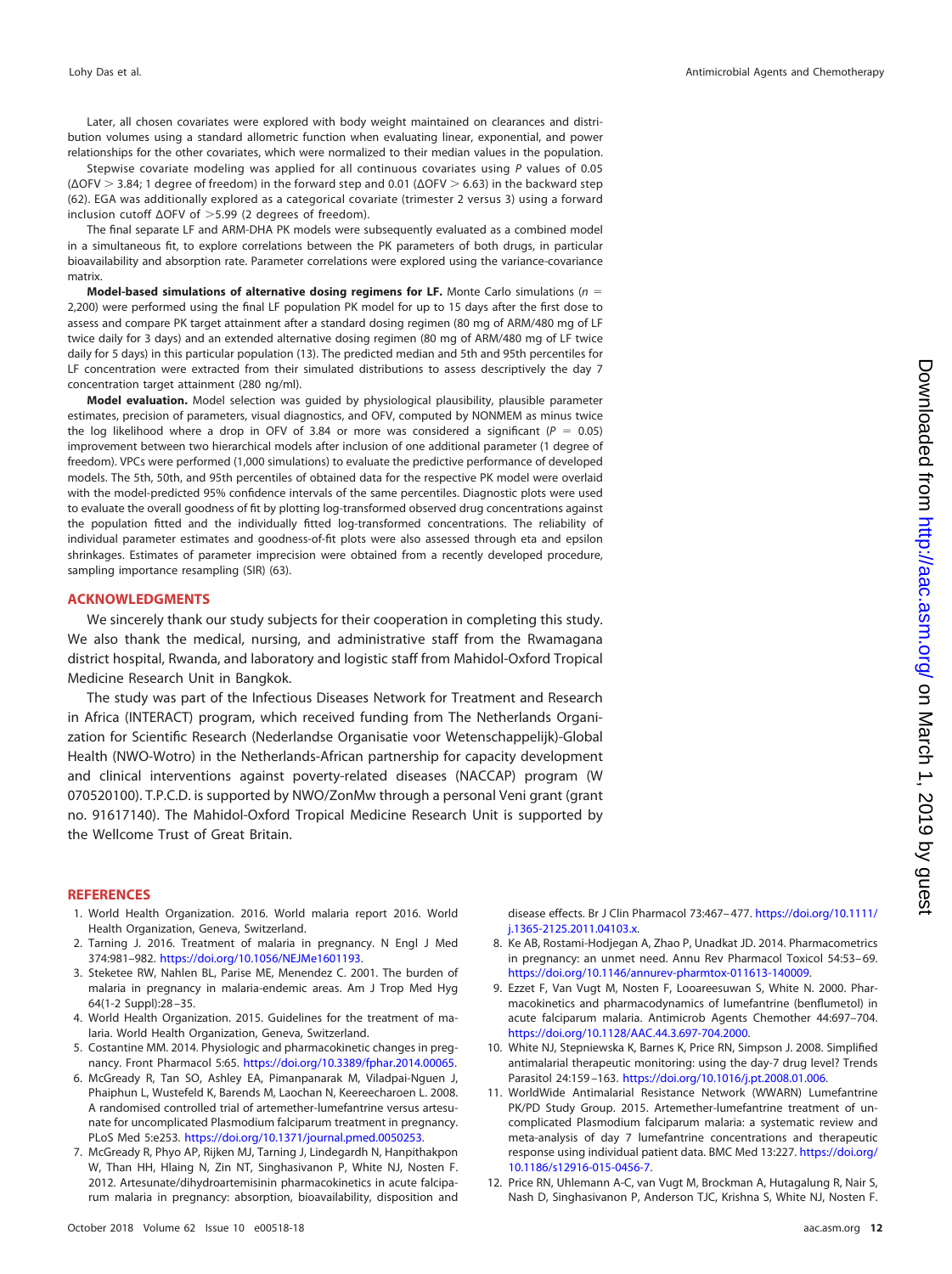2006. Molecular and pharmacological determinants of the therapeutic response to artemether-lumefantrine in multidrug-resistant Plasmodium falciparum malaria. Clin Infect Dis 42:1570 –1577. [https://doi.org/10](https://doi.org/10.1086/503423) [.1086/503423.](https://doi.org/10.1086/503423)

- <span id="page-12-0"></span>13. Tarning J, McGready R, Lindegardh N, Ashley EA, Pimanpanarak M, Kamanikom B, Annerberg A, Day NP, Stepniewska K, Singhasivanon P. 2009. Population pharmacokinetics of lumefantrine in pregnant women treated with artemether-lumefantrine for uncomplicated Plasmodium falciparum malaria. Antimicrob Agents Chemother 53:3837–3846. [https://doi.org/10](https://doi.org/10.1128/AAC.00195-09) [.1128/AAC.00195-09.](https://doi.org/10.1128/AAC.00195-09)
- <span id="page-12-1"></span>14. Piola P, Nabasumba C, Turyakira E, Dhorda M, Lindegardh N, Nyehangane D. 2010. Efficacy and safety of artemether-lumefantrine compared with quinine in pregnant women with uncomplicated Plasmodium falciparum malaria: an open-label, randomised, non-inferiority trial. Lancet Infect Dis 10:762–769. [https://doi.org/10.1016/S1473-3099\(10\)](https://doi.org/10.1016/S1473-3099(10)70202-4) [70202-4.](https://doi.org/10.1016/S1473-3099(10)70202-4)
- <span id="page-12-2"></span>15. Kloprogge F, Piola P, Dhorda M, Muwanga S, Turyakira E, Apinan S, Lindegardh N, Nosten F, Day NP, White NJ, Guerin PJ, Tarning J. 2013. Population pharmacokinetics of lumefantrine in pregnant and nonpregnant women with uncomplicated Plasmodium falciparum malaria in Uganda. CPT Pharmacometrics Syst Pharmacol 2:e83. [https://doi.org/10](https://doi.org/10.1038/psp.2013.59) [.1038/psp.2013.59.](https://doi.org/10.1038/psp.2013.59)
- <span id="page-12-3"></span>16. McGready R, Stepniewska K, Lindegardh N, Ashley EA, La Y, Singhasivanon P, White NJ, Nosten F. 2006. The pharmacokinetics of artemether and lumefantrine in pregnant women with uncomplicated falciparum malaria. Eur J Clin Pharmacol 62:1021–1031. [https://doi.org/10](https://doi.org/10.1007/s00228-006-0199-7) [.1007/s00228-006-0199-7.](https://doi.org/10.1007/s00228-006-0199-7)
- <span id="page-12-4"></span>17. van Agtmael MA, Cheng-Qi S, Qing JX, Mull R, van Boxtel CJ. 1999. Multiple dose pharmacokinetics of artemether in Chinese patients with uncomplicated falciparum malaria. Int J Antimicrobial Agents 12: 151–158. [https://doi.org/10.1016/S0924-8579\(99\)00063-1.](https://doi.org/10.1016/S0924-8579(99)00063-1)
- <span id="page-12-17"></span>18. van Agtmael MA, Gupta V, van der Graaf CA, van Boxtel CJ. 1999. The effect of grapefruit juice on the time-dependent decline of artemether plasma levels in healthy subjects. Clin Pharmacol Ther 66:408 – 414. [https://doi.org/10.1053/cp.1999.v66.a101946.](https://doi.org/10.1053/cp.1999.v66.a101946)
- <span id="page-12-5"></span>19. Ali S, Najmi MH, Tarning J, Lindegardh N. 2010. Pharmacokinetics of artemether and dihydroartemisinin in healthy Pakistani male volunteers treated with artemether-lumefantrine. Malaria J 9:275. [https://doi.org/](https://doi.org/10.1186/1475-2875-9-275) [10.1186/1475-2875-9-275.](https://doi.org/10.1186/1475-2875-9-275)
- <span id="page-12-6"></span>20. Hietala SF, Martensson A, Ngasala B, Dahlstrom S, Lindegardh N, Annerberg A, Premji Z, Farnert A, Gil P, Bjorkman A, Ashton M. 2010. Population pharmacokinetics and pharmacodynamics of artemether and lumefantrine during combination treatment in children with uncomplicated falciparum malaria in Tanzania. Antimicrob Agents Chemother 54: 4780 – 4788. [https://doi.org/10.1128/AAC.00252-10.](https://doi.org/10.1128/AAC.00252-10)
- <span id="page-12-7"></span>21. Tarning J, Kloprogge F, Piola P, Dhorda M, Muwanga S, Turyakira E, Nuengchamnong N, Nosten F, Day NP, White NJ, Guerin PJ, Lindegardh N. 2012. Population pharmacokinetics of Artemether and dihydroartemisinin in pregnant women with uncomplicated Plasmodium falciparum malaria in Uganda. Malar J 11:293. [https://doi.org/10.1186/1475-2875-11](https://doi.org/10.1186/1475-2875-11-293) [-293.](https://doi.org/10.1186/1475-2875-11-293)
- <span id="page-12-8"></span>22. Kloprogge F, McGready R, Hanpithakpong W, Blessborn D, Day NP, White NJ, Nosten F, Tarning J. 2015. Lumefantrine and desbutyllumefantrine population pharmacokinetic-pharmacodynamic relationships in pregnant women with uncomplicated Plasmodium falciparum malaria on the Thailand-Myanmar border. Antimicrob Agents Chemother 59:6375– 6384. [https://doi.org/10.1128/AAC.00267-15.](https://doi.org/10.1128/AAC.00267-15)
- <span id="page-12-9"></span>23. Salman S, Bendel D, Lee TC, Templeton D, Davis TME. 2015. Pharmacokinetics of a novel sublingual spray formulation of the antimalarial drug artemether in African children with malaria. Antimicrob Agents Chemother 59:3208 –3215. [https://doi.org/10.1128/AAC.05014-14.](https://doi.org/10.1128/AAC.05014-14)
- <span id="page-12-10"></span>24. Anderson GD. 2006. Using pharmacokinetics to predict the effects of pregnancy and maternal-infant transfer of drugs during lactation. Expert Opin Drug Metab Toxicol 2:947–960. [https://doi.org/10.1517/17425255](https://doi.org/10.1517/17425255.2.6.947) [.2.6.947.](https://doi.org/10.1517/17425255.2.6.947)
- <span id="page-12-11"></span>25. Mosha D, Guidi M, Mwingira F, Abdulla S, Mercier T, Decosterd LA, Csajka C, Genton B. 2014. Population pharmacokinetics and clinical response for artemether-lumefantrine in pregnant and nonpregnant women with uncomplicated Plasmodium falciparum malaria in Tanzania. Antimicrob Agents Chemother 58:4583– 4592. [https://doi.org/](https://doi.org/10.1128/AAC.02595-14) [10.1128/AAC.02595-14.](https://doi.org/10.1128/AAC.02595-14)
- <span id="page-12-12"></span>26. Djimdé A, Lefèvre G. 2009. Understanding the pharmacokinetics of Coartem®. Malar J 8(Suppl 1):S4. [https://doi.org/10.1186/1475-2875-8](https://doi.org/10.1186/1475-2875-8-S1-S4) [-S1-S4.](https://doi.org/10.1186/1475-2875-8-S1-S4)
- <span id="page-12-13"></span>27. Ashley EA, Stepniewska K, Lindegårdh N, Annerberg A, Kham A, Brockman A, Singhasivanon P, White NJ, Nosten F. 2007. How much fat is necessary to optimize lumefantrine oral bioavailability? Trop Med Int Health 12:195–200.
- <span id="page-12-14"></span>28. Nyunt MM, Nguyen VK, Kajubi R, Huang L, Ssebuliba J, Kiconco S, Mwima MW, Achan J, Aweeka F, Parikh S, Mwebaza N. 2016. Artemetherlumefantrine pharmacokinetics and clinical response are minimally altered in pregnant Ugandan women treated for uncomplicated falciparum malaria. Antimicrob Agents Chemother 60:1274 –1282. [https://doi](https://doi.org/10.1128/AAC.01605-15) [.org/10.1128/AAC.01605-15.](https://doi.org/10.1128/AAC.01605-15)
- <span id="page-12-15"></span>29. Denis MB, Tsuyuoka R, Lim P, Lindegardh N, Yi P, Top SN, Socheat D, Fandeur T, Annerberg A, Christophel EM, Ringwald P. 2006. Efficacy of artemether-lumefantrine for the treatment of uncomplicated falciparum malaria in northwest Cambodia. Trop Med Int Health 11:1800 –1807. [https://doi.org/10.1111/j.1365-3156.2006.01739.x.](https://doi.org/10.1111/j.1365-3156.2006.01739.x)
- <span id="page-12-16"></span>30. Navaratnam V, Mansor SM, Sit NW, Grace J, Li Q, Olliaro P. 2000. Pharmacokinetics of artemisinin-type compounds. Clin Pharmacokinet 39:255–270. [https://doi.org/10.2165/00003088-200039040-00002.](https://doi.org/10.2165/00003088-200039040-00002)
- <span id="page-12-18"></span>31. Van Agtmael MA, Van Der Graaf CAA, Dien TK, Koopmans RP, Van Boxtel CJ. 1998. The contribution of the enzymes CYP2D6 and CYP2C19 in the demethylation of artemether in healthy subjects. Eur J Drug Metab Pharmacokinet 23:429 – 436. [https://doi.org/10.1007/BF03192305.](https://doi.org/10.1007/BF03192305)
- <span id="page-12-19"></span>32. White NJ, van Vugt M, Ezzet F. 1999. Clinical pharmacokinetics and pharmacodynamics and pharmacodynamics of artemether-lumefantrine. Clin Pharmacokinet 37:105–125. [https://doi.org/10.2165/00003088-199937020](https://doi.org/10.2165/00003088-199937020-00002) [-00002.](https://doi.org/10.2165/00003088-199937020-00002)
- <span id="page-12-20"></span>33. Zang M, Zhu F, Zhao L, Yang A, Li X, Liu H, Xing J. 2014. The effect of UGTs polymorphism on the auto-induction phase II metabolism-mediated pharmacokinetics of dihydroartemisinin in healthy Chinese subjects after oral administration of a fixed combination of dihydroartemisinin-piperaquine. Malar J 13:478. [https://doi.org/10.1186/1475-2875-13-478.](https://doi.org/10.1186/1475-2875-13-478)
- <span id="page-12-22"></span><span id="page-12-21"></span>34. Houston JB. 1981. Drug metabolite kinetics. Pharmacol Ther 15:521–552.
- 35. Gordi T, Xie R, Huong NV, Huong DX, Karlsson MO, Ashton M. 2005. A semiphysiological pharmacokinetic model for artemisinin in healthy subjects incorporating autoinduction of metabolism and saturable firstpass hepatic extraction. Br J Clin Pharmacol 59:189 –198. [https://doi.org/](https://doi.org/10.1111/j.1365-2125.2004.02321.x) [10.1111/j.1365-2125.2004.02321.x.](https://doi.org/10.1111/j.1365-2125.2004.02321.x)
- <span id="page-12-23"></span>36. Boddy AV, Cole M, Pearson AD, Idle JR. 1995. The kinetics of the auto-induction of ifosfamide metabolism during continuous infusion. Cancer Chemother Pharmacol 36:53– 60. [https://doi.org/10.1007/BF00](https://doi.org/10.1007/BF00685732) [685732.](https://doi.org/10.1007/BF00685732)
- <span id="page-12-24"></span>37. Hassan M, Svensson USH, Ljungman P, Björkstrand B, Olsson H, Bielenstein M, Abdel-Rehim M, Nilsson C, Johansson M, Karlsson MO. 1999. A mechanism-based pharmacokinetic-enzyme model for cyclophosphamide autoinduction in breast cancer patients. Br J Clin Pharmacol 48: 669 – 677. [https://doi.org/10.1046/j.1365-2125.1999.00090.x.](https://doi.org/10.1046/j.1365-2125.1999.00090.x)
- <span id="page-12-26"></span><span id="page-12-25"></span>38. Lai AA, Levy RH, Cutler RE. 1978. Time-course of interaction between carbamazepine and clonazepam in normal man. Clin Pharmacol Ther 24:316 –323. [https://doi.org/10.1002/cpt1978243316.](https://doi.org/10.1002/cpt1978243316)
- 39. Widen EM, Gallagher D. 2014. Body composition changes in pregnancy: measurement, predictors and outcomes. Eur J Clin Nutr 68:643– 652. [https://doi.org/10.1038/ejcn.2014.40.](https://doi.org/10.1038/ejcn.2014.40)
- <span id="page-12-27"></span>40. Tracy TS, Venkataramanan R, Glover DD, Caritis SN. 2005. Temporal changes in drug metabolism (CYP1A2, CYP2D6 and CYP3A activity) during pregnancy. Am J Obstet Gynecol 192:633– 639. [https://doi.org/](https://doi.org/10.1016/j.ajog.2004.08.030) [10.1016/j.ajog.2004.08.030.](https://doi.org/10.1016/j.ajog.2004.08.030)
- <span id="page-12-29"></span><span id="page-12-28"></span>41. Anderson G. 2005. Pregnancy-induced changes in pharmacokinetics. Clin Pharmacokinet 44:989 –1008. [https://doi.org/10.2165/00003088-200544100](https://doi.org/10.2165/00003088-200544100-00001) [-00001.](https://doi.org/10.2165/00003088-200544100-00001)
- <span id="page-12-30"></span>42. Pavek P, Ceckova M, Staud F. 2009. Variation of drug kinetics in pregnancy. Curr Drug Metab 10:520 –529. [https://doi.org/10.2174/138920009](https://doi.org/10.2174/138920009788897993) [788897993.](https://doi.org/10.2174/138920009788897993)
- 43. Tarning J, Rijken MJ, McGready R, Phyo AP, Hanpithakpong W, Day NP, White NJ, Nosten F, Lindegardh N. 2012. Population pharmacokinetics of dihydroartemisinin and piperaquine in pregnant and nonpregnant women with uncomplicated malaria. Antimicrob Agents Chemother 56:1997–2007. [https://doi.org/10.1128/AAC.05756-11.](https://doi.org/10.1128/AAC.05756-11)
- <span id="page-12-31"></span>44. Rulisa S, Kaligirwa N, Agaba S, Karema C, Mens PF, de Vries PJ. 2012. Pharmacovigilance of artemether-lumefantrine in pregnant women followed until delivery in Rwanda. Malaria J 11:1-8. [https://doi.org/10](https://doi.org/10.1186/1475-2875-11-1) [.1186/1475-2875-11-1.](https://doi.org/10.1186/1475-2875-11-1)
- <span id="page-12-32"></span>45. Hanpithakpong W, Kamanikom B, Singhasivanon P, White NJ, Day NP, Lindegardh N. 2009. A liquid chromatographic-tandem mass spectrometric method for determination of artemether and its metabolite